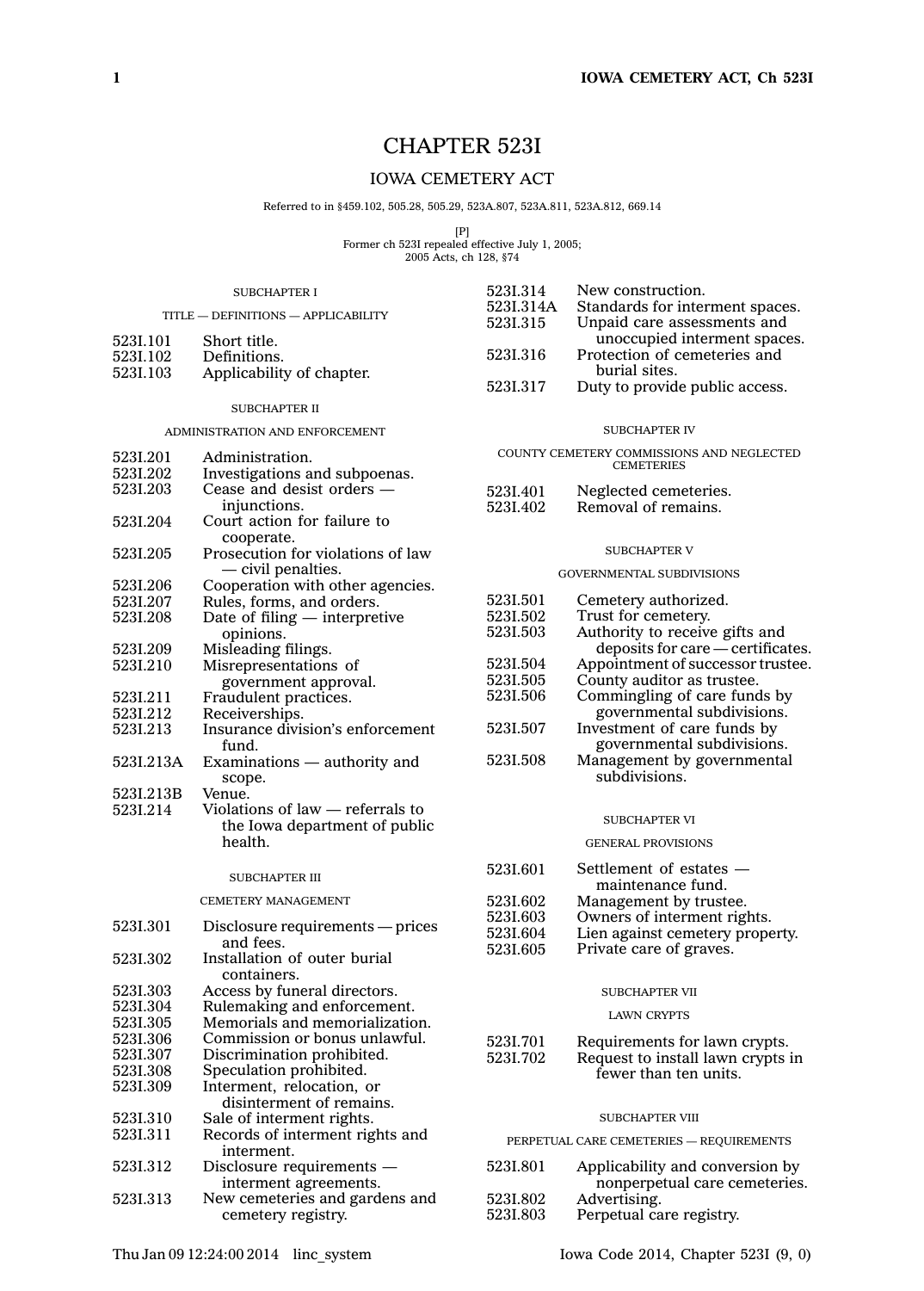| 523I.804<br>5231.805<br>5231.806<br>5231.807<br>5231.808<br>5231.809 | Use of gift for special care.<br>Initial deposit.<br>Irrevocable trust.<br>Care fund deposits.<br>Examination fee.<br>Trust agreement provisions. | 5231.811<br>5231.812<br>5231.813 | Use of distributions from care<br>fund.<br>Suit by commissioner.<br>Annual report by perpetual care<br>cemeteries. |
|----------------------------------------------------------------------|---------------------------------------------------------------------------------------------------------------------------------------------------|----------------------------------|--------------------------------------------------------------------------------------------------------------------|
| 5231.810                                                             | Care funds.                                                                                                                                       | 5231.814                         | Unified annual reports.                                                                                            |

# SUBCHAPTER I

# TITLE — DEFINITIONS — APPLICABILITY

# **523I.101 Short title.**

This chapter may be cited as the *"Iowa Cemetery Act"*. 2005 Acts, ch 128, §6

#### **523I.102 Definitions.**

For purposes of this chapter, unless the context otherwise requires:

1. *"Authorized to do business within this state"* means <sup>a</sup> person licensed, registered, or subject to regulation by an agency of the state of Iowa or who has filed <sup>a</sup> consent to service of process with the commissioner for purposes of this chapter.

2. *"Burial site"* means any area, except <sup>a</sup> cemetery, that is used to inter or scatter remains.

3. *"Capital gains"* means appreciation in the value of trust assets for which <sup>a</sup> market value may be determined with reasonable certainty after deduction of investment losses, taxes, expenses incurred in the sale of trust assets, any costs of the operation of the trust, examination expenses, and any audit expenses.

4. *"Care fund"* means funds set aside for the care of <sup>a</sup> perpetual care cemetery, including all of the following:

*a.* Money or real or personal property impressed with <sup>a</sup> trust by the terms of this chapter.

*b.* Contributions in the form of <sup>a</sup> gift, grant, or bequest.

*c.* Any accumulated income that the trustee of the fund or the cemetery allocates to principal.

5. *"Casket"* means <sup>a</sup> rigid container which is designed for the encasement of human remains and which is usually constructed of wood, metal, fiberglass, plastic, or like material and ornamented and lined with fabric.

6. *"Cemetery"* means any area that is or was open to use by the public in general or any segment thereof and is used or is intended to be used to inter or scatter remains. *"Cemetery"* does not include the following:

*a.* A private burial site where use is restricted to members of <sup>a</sup> family, if the interment rights are conveyed without <sup>a</sup> monetary payment, fee, charge, or other valuable form of compensation or consideration.

*b.* A private burial site where use is restricted to <sup>a</sup> narrow segment of the public, if the interment rights are conveyed without <sup>a</sup> monetary payment, fee, charge, or other valuable form of compensation or consideration.

*c.* A pioneer cemetery.

7. *"Columbarium"* means <sup>a</sup> structure, room, or space in <sup>a</sup> mausoleum or other building containing niches or recesses for disposition of cremated remains.

8. *"Commissioner"* means the commissioner of insurance.

9. *"Common business enterprise"* means <sup>a</sup> group of two or more business entities that share common ownership in excess of fifty percent.

10. *"Disinterment"* means to remove human remains from their place of final disposition.

11. *"Doing business in this state"* means issuing or performing wholly or in part any term of an interment rights agreement executed within the state of Iowa.

12. *"Financial institution"* means <sup>a</sup> state or federally insured bank, savings association, credit union, trust department thereof, or <sup>a</sup> trust company that is authorized to do business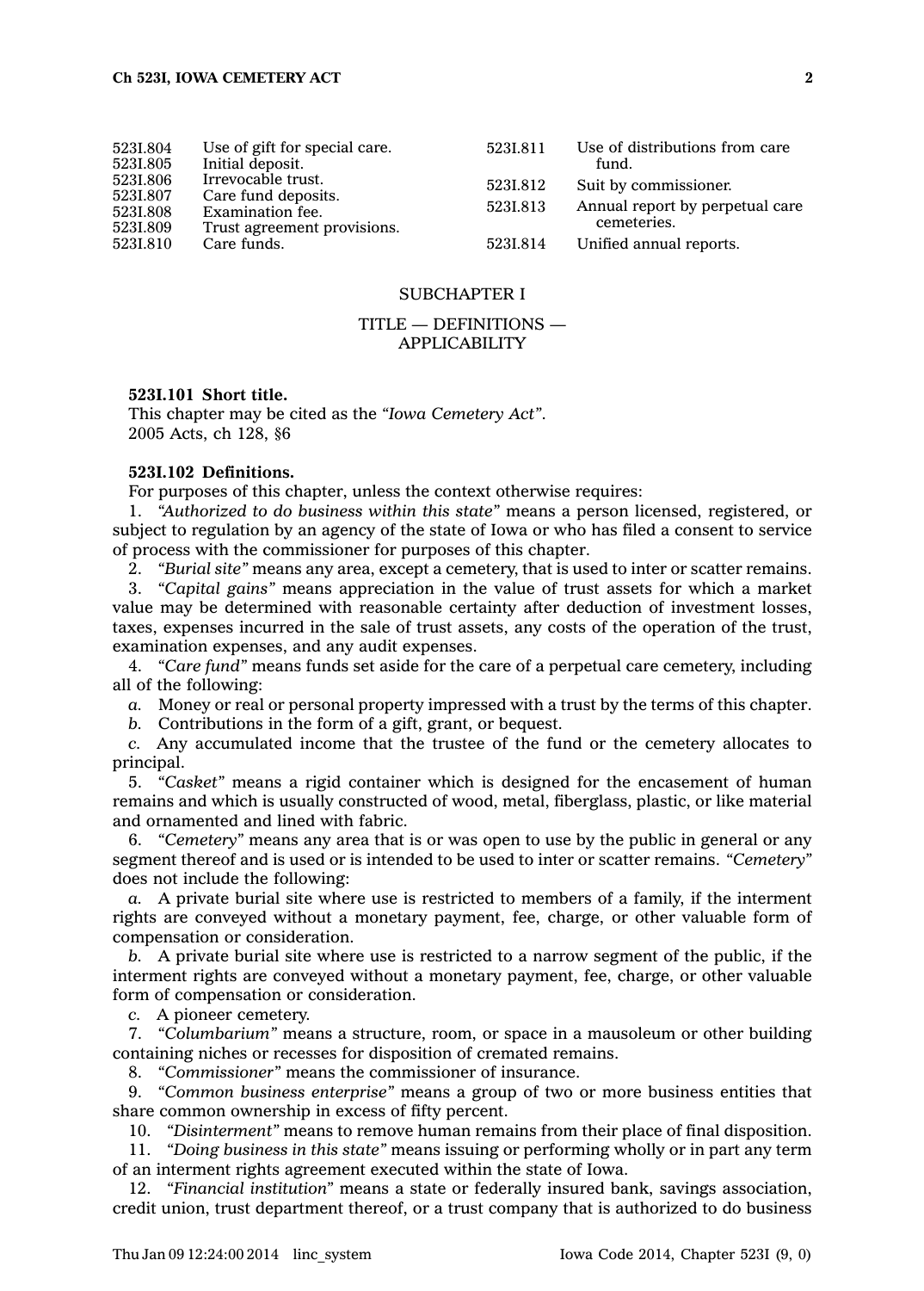**3 IOWA CEMETERY ACT, §523I.102**

within this state, that has been granted trust powers under the laws of this state or the United States, and that holds funds under <sup>a</sup> trust agreement. *"Financial institution"* does not include <sup>a</sup> cemetery or any person employed by or directly involved with <sup>a</sup> cemetery.

13. *"Garden"* means an area within <sup>a</sup> cemetery established by the cemetery as <sup>a</sup> subdivision for organizational purposes, not for sale purposes.

14. *"Grave space"* means <sup>a</sup> space of ground in <sup>a</sup> cemetery that is used or intended to be used for an in-ground burial.

15. *"Gross selling price"* means the aggregate amount <sup>a</sup> purchaser is obligated to pay for interment rights, exclusive of finance charges.

16. *"Inactive cemetery"* means <sup>a</sup> cemetery that is not operating on <sup>a</sup> regular basis, is not offering to sell or provide interments or other services reasonably necessary for interment, and does not provide or permit reasonable ingress or egress for the purposes of visiting interment spaces.

17. *"Income"* means the return in money or property derived from the use of trust principal after deduction of investment losses, taxes, and expenses incurred in the sale of trust assets, any cost of the operation of the trust, examination expenses or fees, and any audit expenses. *"Income"* includes but is not limited to:

*a.* Rent of real or personal property, including sums received for cancellation or renewal of <sup>a</sup> lease and any royalties.

*b.* Interest on money lent, including sums received as consideration for prepayment of principal.

*c.* Cash dividends paid on corporate stock.

*d.* Interest paid on deposit funds or debt obligations.

*e.* Gain realized from the sale of trust assets.

18. *"Insolvent"* means the inability to pay debts as they become due in the usual course of business.

19. *"Interment rights"* means the rights to place remains in <sup>a</sup> specific location for use as <sup>a</sup> final resting place or memorial.

20. *"Interment rights agreement"* means an agreement to furnish memorials, memorialization, opening and closing services, or interment rights.

21. *"Interment space"* means <sup>a</sup> space used or intended to be used for the interment of remains including but not limited to <sup>a</sup> grave space, lawn crypt, mausoleum crypt, and niche.

22. *"Lawn crypt"* means <sup>a</sup> preplaced enclosed chamber, which is usually constructed of reinforced concrete and poured in place, or <sup>a</sup> precast unit installed in quantity, either side-by-side or at multiple depths, and covered by earth or sod.

23. *"Lot"* means an area in <sup>a</sup> cemetery containing more than one interment space which is uniquely identified by an alphabetical, numeric, or alphanumerical identification system.

24. *"Maintenance fund"* means funds set aside for the maintenance of <sup>a</sup> nonperpetual care cemetery, including all of the following:

*a.* Money or real or personal property impressed with <sup>a</sup> trust by the terms of this chapter.

*b.* Contributions in the form of <sup>a</sup> gift, grant, or bequest.

*c.* Any accumulated income that the trustee of the fund or the cemetery allocates to principal.

25. *"Mausoleum"* means an aboveground structure designed for the entombment of human remains.

26. *"Mausoleum crypt"* means <sup>a</sup> chamber in <sup>a</sup> mausoleum of sufficient size to contain casketed human remains.

27. *"Memorial"* means any product, including any foundation other than <sup>a</sup> mausoleum or columbarium, used for identifying an interment space or for commemoration of the life, deeds, or career of <sup>a</sup> decedent including but not limited to <sup>a</sup> monument, marker, niche plate, urn garden plaque, crypt plate, cenotaph, marker bench, and vase.

28. *"Memorial care"* means any care provided or to be provided for the general maintenance of memorials including foundation repair or replacement, resetting or straightening tipped memorials, repairing or replacing inadvertently damaged memorials, and any other care clearly specified in the purchase agreement.

29. *"Memorial dealer"* means any person offering or selling memorials retail to the public.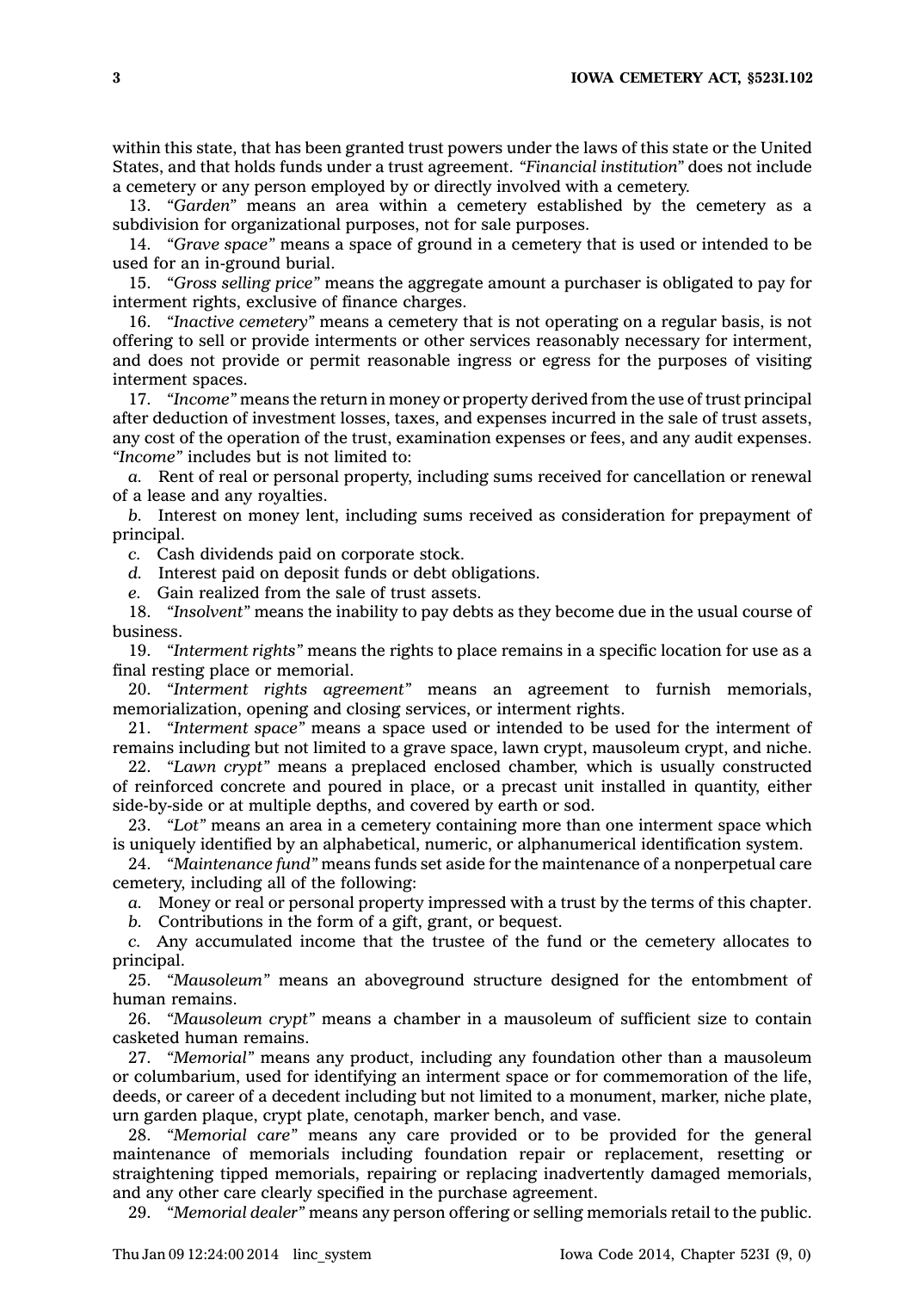30. *"Memorialization"* means any permanent system designed to mark or record the name and other data pertaining to <sup>a</sup> decedent.

31. *"Merchandise"* means any personal property offered or sold for use in connection with the funeral, final disposition, memorialization, or interment of human remains, but which is exclusive of interment rights.

32. *"Neglected cemetery"* means <sup>a</sup> cemetery where there has been <sup>a</sup> failure to cut grass or weeds or care for graves, memorials or memorialization, walls, fences, driveways, and buildings, or for which proper records of interments have not been maintained.

33. *"Niche"* means <sup>a</sup> recess or space in <sup>a</sup> columbarium or mausoleum used for placement of cremated human remains.

34. *"Opening and closing services"* means one or more services necessarily or customarily provided in connection with the interment or entombment of human remains or <sup>a</sup> combination thereof.

35. *"Operating <sup>a</sup> cemetery"* means offering to sell or selling interment rights, or any service or merchandise necessarily or customarily provided for <sup>a</sup> funeral, or for the entombment or cremation of <sup>a</sup> dead human, or any combination thereof, including but not limited to opening and closing services, caskets, memorials, vaults, urns, and interment receptacles.

36. *"Outer burial container"* means any container which is designed for placement in the ground around <sup>a</sup> casket or an urn including but not limited to containers commonly known as burial vaults, urn vaults, grave boxes, grave liners, and lawn crypts.

37. *"Perpetual care cemetery"* includes all of the following:

*a.* Any cemetery that was organized or commenced business in this state on or after July 1, 1995.

*b.* Any cemetery that has established <sup>a</sup> care fund in compliance with section 523I.810.

*c.* Any cemetery that represents that it is <sup>a</sup> perpetual care cemetery in its interment rights agreement.

*d.* Any cemetery that represents in any other manner that the cemetery provides perpetual, permanent, or guaranteed care.

38. *"Person"* means an individual, firm, corporation, partnership, joint venture, limited liability company, association, trustee, government or governmental subdivision, agency, or other entity, or any combination thereof.

39. *"Pioneer cemetery"* means <sup>a</sup> cemetery where there were twelve or fewer burials in the preceding fifty years.

40. *"Purchaser"* means <sup>a</sup> person who purchases memorials, memorialization, opening and closing services, scattering services, interment rights, or <sup>a</sup> combination thereof. A purchaser need not be <sup>a</sup> beneficiary of the interment rights agreement.

41. *"Relative"* means <sup>a</sup> great-grandparent, grandparent, father, mother, spouse, child, brother, sister, nephew, niece, uncle, aunt, first cousin, second cousin, third cousin, or grandchild connected to <sup>a</sup> person by either blood or affinity.

42. *"Religious cemetery"* means <sup>a</sup> cemetery that is owned, operated, or controlled by <sup>a</sup> recognized church or denomination, or <sup>a</sup> cemetery designated as such in the official Catholic directory on file with the insurance division or in <sup>a</sup> similar publication of <sup>a</sup> recognized church or denomination, or <sup>a</sup> cemetery that the commissioner determines is operating as <sup>a</sup> religious cemetery upon review of an application by the cemetery that includes <sup>a</sup> description of the cemetery's affiliation with <sup>a</sup> recognized church or denomination, the extent to which the affiliate organization is responsible for the financial and contractual obligations of the cemetery, or the provision of the Internal Revenue Code, if any, that exempts the cemetery from the payment of federal income tax.

43. *"Relocation"* means the act of taking remains from the place of interment or the place where the remains are being held to another designated place.

44. *"Remains"* means the body of <sup>a</sup> deceased human or <sup>a</sup> body part, or limb that has been removed from <sup>a</sup> living human, including <sup>a</sup> body, body part, or limb in any stage of decomposition, or cremated remains.

45. *"Scattering services provider"* means <sup>a</sup> person in the business of scattering human cremated remains.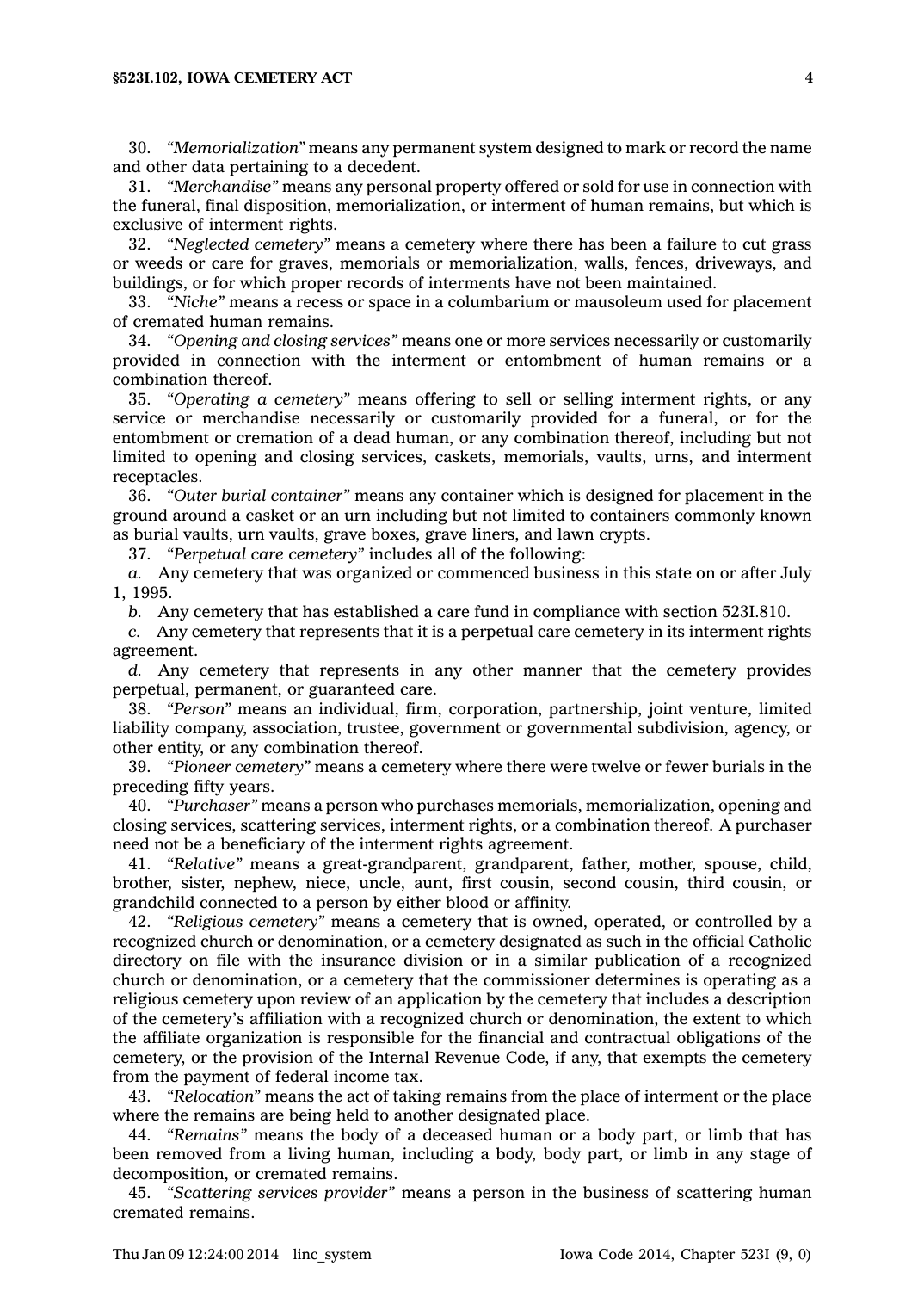46. *"Seller"* means <sup>a</sup> person doing business within this state, including <sup>a</sup> person doing business within this state who advertises, sells, promotes, or offers to furnish memorials, memorialization, opening and closing services, scattering services, or interment rights, or <sup>a</sup> combination thereof, whether the transaction is completed or offered in person, through the mail, over the telephone, by the internet, or through any other means of commerce.

47. *"Special care"* means any care provided or to be provided that supplements or exceeds the requirements of this chapter in accordance with the specific directions of any donor of funds for such purposes.

48. *"Undeveloped space"* means <sup>a</sup> designated area or building within <sup>a</sup> cemetery that has been mapped and planned for future development but is not yet fully developed.

49. *"Veterans cemetery"* means <sup>a</sup> cemetery that is owned or operated by the state of Iowa or by the United States for the burial of veterans.

2005 Acts, ch 128, §7; 2006 Acts, ch 1117, §118; 2007 Acts, ch 175, §34, 35; 2008 Acts, ch 1123, §54; 2009 Acts, ch 132, §5; 2012 Acts, ch 1017, §103

Referred to in §37A.1

# **523I.103 Applicability of chapter.**

1. This chapter applies to all of the following:

*a.* All cemeteries, except religious cemeteries that commenced business prior to July 1, 2005, and veterans cemeteries.

*b.* All persons advertising or offering memorials, memorialization, opening and closing services, scattering services at <sup>a</sup> cemetery, interment rights, or <sup>a</sup> combination thereof for sale.

*c.* Interments made in areas not dedicated as <sup>a</sup> cemetery, by <sup>a</sup> person other than the state archaeologist.

2. This chapter applies when <sup>a</sup> purchase agreement is executed within this state or an advertisement, promotion, or offer to furnish memorials, memorialization, opening and closing services, scattering services, interment rights, or <sup>a</sup> combination thereof is made or accepted within this state. An offer to furnish memorials, memorialization, opening and closing services, scattering services, interment rights, or <sup>a</sup> combination thereof is made within this state, whether or not either party is then present in this state, when the offer originates from this state or is directed by the offeror to this state and received by the offeree in this state through the mail, over the telephone, by the internet, or through any other means of commerce.

3. If <sup>a</sup> foreign person does not have <sup>a</sup> registered agent or agents in the state of Iowa, doing business within this state shall constitute the person's appointment of the secretary of state of the state of Iowa to be the person's true and lawful attorney upon whom may be served all lawful process of original notice in actions or proceedings arising or growing out of any contract or tort.

2005 Acts, ch 128, §8; 2006 Acts, ch 1010, §147; 2006 Acts, ch 1117, §119

# SUBCHAPTER II

# ADMINISTRATION AND ENFORCEMENT

#### **523I.201 Administration.**

1. This chapter shall be administered by the commissioner. The commissioner may employ officers, attorneys, accountants, and other employees as needed for administering this chapter.

2. It is unlawful for the commissioner or any administrative staff to use for personal benefit any information which is filed with or obtained by the commissioner and which is not made public. This chapter does not authorize the commissioner or any staff member to disclose any such information except among themselves or to other cemetery and funeral administrators, regulatory authorities, or governmental agencies, or when necessary and appropriate in <sup>a</sup> proceeding or investigation under this chapter or as required by chapter 22. This chapter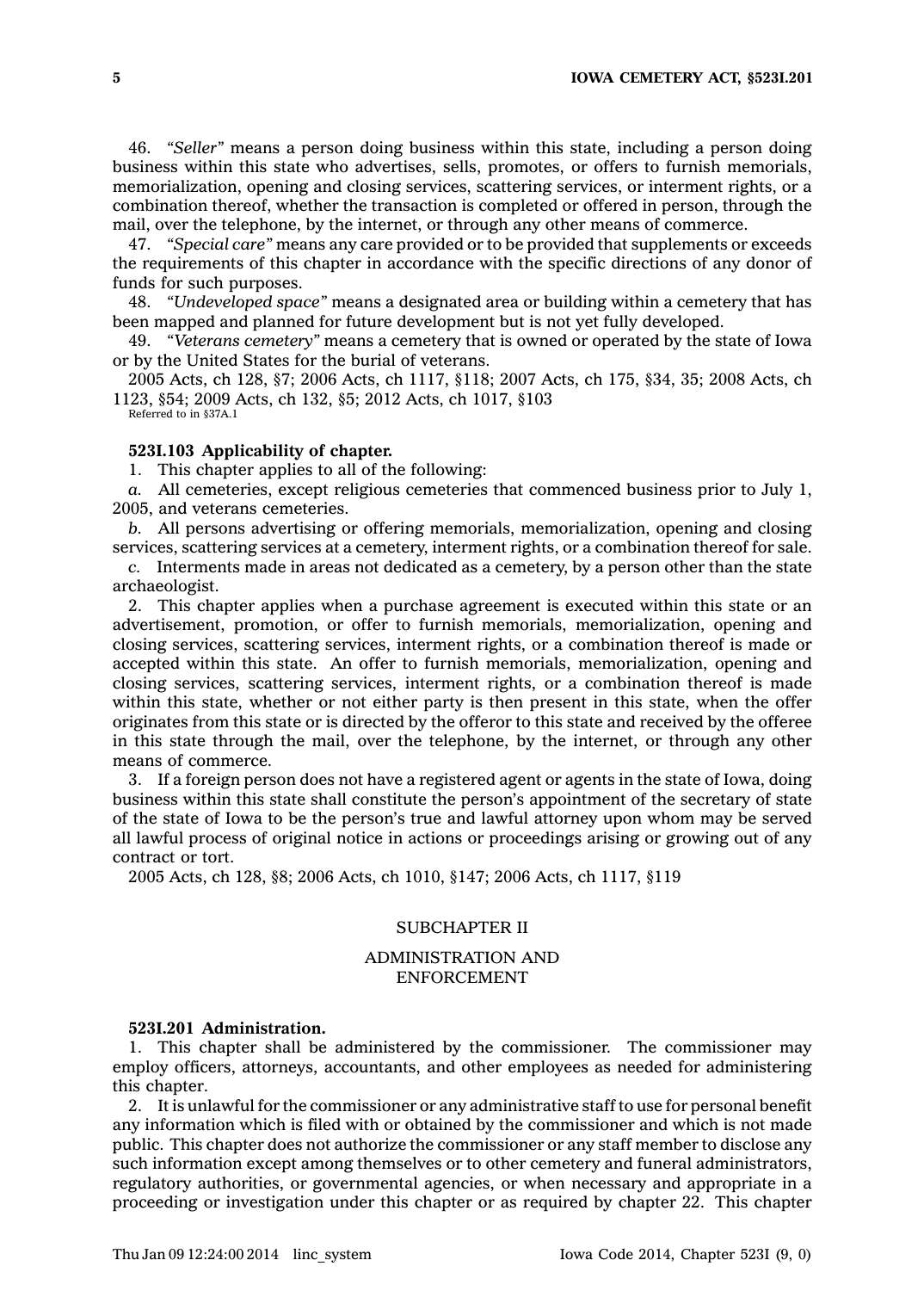neither creates nor derogates any privileges that exist at common law or otherwise when documentary or other evidence is sought under <sup>a</sup> subpoena directed to the commissioner or any administrative staff.

3. The commissioner shall submit an annual report to the general assembly's standing committees on government oversight by October 1 of each year reporting on the administration of this chapter. The report shall set forth any recommendations for changes in the law that the commissioner deems necessary or desirable to prevent abuses or evasions of this chapter or rules implementing this chapter or to rectify undesirable conditions in connection with the administration of this chapter or rules implementing this chapter.

2005 Acts, ch 128, §9; 2006 Acts, ch 1030, §64; 2006 Acts, ch 1117, §120; 2007 Acts, ch 175, §36, 37; 2008 Acts, ch 1123, §55; 2009 Acts, ch 86, §6

#### **523I.202 Investigations and subpoenas.**

1. The commissioner may, for the purpose of discovering <sup>a</sup> violation of this chapter or implementing rules or orders issued under this chapter, do any of the following:

*a.* Make such public or private investigations within or outside of this state as the commissioner deems necessary to determine whether any person has violated or is about to violate this chapter, or implementing rules or orders issued under this chapter, or to aid in the enforcement of this chapter, or in the prescribing of rules and forms under this chapter.

*b.* Require or permit any person to file <sup>a</sup> statement in writing, under oath or otherwise as the commissioner or attorney general determines, as to all the facts and circumstances concerning the matter being investigated.

*c.* Notwithstanding chapter 22, keep confidential the information obtained in the course of an investigation. However, if the commissioner determines that it is necessary or appropriate in the public interest or for the protection of the public, the commissioner may share information with other administrators, regulatory authorities, or governmental agencies, or may publish information concerning <sup>a</sup> violation of this chapter, or implementing rules or orders issued under this chapter.

*d.* Investigate <sup>a</sup> cemetery and examine the books, accounts, papers, correspondence, memoranda, purchase agreements, files, or other documents or records of the cemetery.

*e.* Administer oaths and affirmations, subpoena witnesses, compel their attendance, take evidence, and require the production of any books, accounts, papers, correspondence, memoranda, purchase agreements, files, or other documents or records which the commissioner deems relevant or material to any investigation or proceeding under this chapter and implement rules, all of which may be enforced under chapter 17A.

*f.* Apply to the district court for an order requiring <sup>a</sup> person's appearance before the commissioner or attorney general, or <sup>a</sup> designee of either or both, in cases where the person has refused to obey <sup>a</sup> subpoena issued by the commissioner or attorney general. The person may also be required to produce documentary evidence germane to the subject of the investigation. Failure to obey <sup>a</sup> court order under this subsection constitutes contempt of court.

2. The commissioner may issue and bring an action in district court to enforce subpoenas within this state at the request of an agency or administrator of another state, if the activity constituting an alleged violation for which the information is sought would be <sup>a</sup> violation of this chapter had the activity occurred in this state.

2005 Acts, ch 128, §10

# **523I.203 Cease and desist orders — injunctions.**

If it appears to the commissioner that <sup>a</sup> person has engaged or is about to engage in an act or practice constituting <sup>a</sup> violation of this chapter, or implementing rules or orders issued under this chapter, the commissioner or the attorney general may do any of the following:

1. Issue <sup>a</sup> summary order directed to the person that requires the person to cease and desist from engaging in such an act or practice. A person may request <sup>a</sup> hearing within thirty days of issuance of the summary order. If <sup>a</sup> hearing is not timely requested, the summary order shall become final by operation of law. The order shall remain effective from the date of issuance until the date the order becomes final by operation of law or is overturned by <sup>a</sup>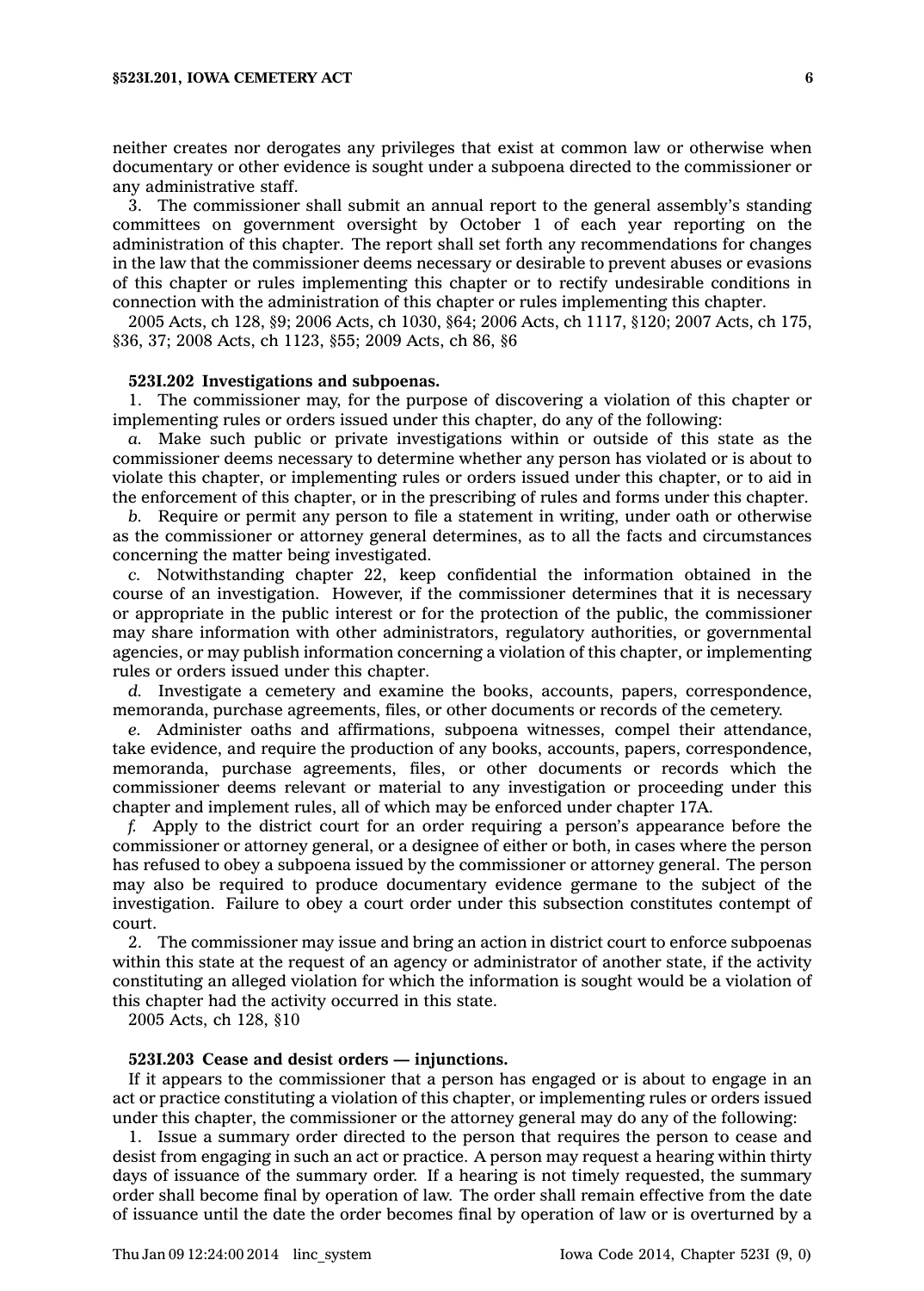presiding officer following <sup>a</sup> request for hearing. Section 17A.18A is inapplicable to summary cease and desist orders issued under this section.

2. Bring an action in the district court in any county of the state for an injunction to restrain <sup>a</sup> person subject to this chapter and any agents, employees, or associates of the person from engaging in conduct or practices deemed contrary to the public interest. In any proceeding for an injunction, the commissioner or attorney general may apply to the court for <sup>a</sup> subpoena to require the appearance of <sup>a</sup> defendant and the defendant's agents, employees, or associates and for the production of any books, accounts, papers, correspondence, memoranda, purchase agreements, files, or other documents or records germane to the hearing upon the petition for an injunction. Upon <sup>a</sup> proper showing, <sup>a</sup> permanent or temporary injunction, restraining order, or writ of mandamus shall be granted and <sup>a</sup> receiver may be appointed for the defendant or the defendant's assets. The commissioner or attorney general shall not be required to post <sup>a</sup> bond.

2005 Acts, ch 128, §11

#### **523I.204 Court action for failure to cooperate.**

1. If <sup>a</sup> person fails or refuses to file <sup>a</sup> statement or report or to produce any books, accounts, papers, correspondence, memoranda, purchase agreements, files, or other documents or records, or to obey <sup>a</sup> subpoena issued by the commissioner, the commissioner may refer the matter to the attorney general, who may apply to <sup>a</sup> district court to enforce compliance. The court may order any or all of the following:

*a.* Injunctive relief restricting or prohibiting the offer or sale of memorials, memorialization, opening and closing services, scattering services, interment rights, or <sup>a</sup> combination thereof.

*b.* Production of documents or records including but not limited to books, accounts, papers, correspondence, memoranda, purchase agreements, files, or other documents or records.

*c.* Such other relief as may be required.

2. A court order issued pursuant to subsection 1 is effective until the person files the statement or report or produces the documents requested, or obeys the subpoena.

2005 Acts, ch 128, §12

# **523I.205 Prosecution for violations of law — civil penalties.**

1. A violation of this chapter or rules adopted or orders issued under this chapter is <sup>a</sup> violation of section 714.16, subsection 2, paragraph *"a"*. The remedies and penalties provided by section 714.16, including but not limited to injunctive relief and penalties, apply to violations of this chapter.

2. If the commissioner believes that grounds exist for the criminal prosecution of persons subject to this chapter for violations of this chapter or any other law of this state, the commissioner may forward to the attorney general or the county attorney the grounds for the belief, including all evidence in the commissioner's possession, so that the attorney general or the county attorney may proceed with the matter as deemed appropriate. At the request of the attorney general, the county attorney shall appear and prosecute the action when brought in the county attorney's county.

3. A person who violates <sup>a</sup> provision of this chapter or rules adopted or orders issued under this chapter may be subject to civil penalties in addition to criminal penalties. The commissioner may impose, assess, and collect <sup>a</sup> civil penalty not exceeding ten thousand dollars for each violation. For the purposes of computing the amount of each civil penalty, each day of <sup>a</sup> continuing violation constitutes <sup>a</sup> separate violation. All civil penalties collected pursuant to this section shall be deposited as provided in section 505.7.

2005 Acts, ch 128, §13; 2009 Acts, ch 181, §101

### **523I.206 Cooperation with other agencies.**

1. The commissioner may cooperate with any governmental law enforcement or regulatory agency to encourage uniform interpretation and administration of this chapter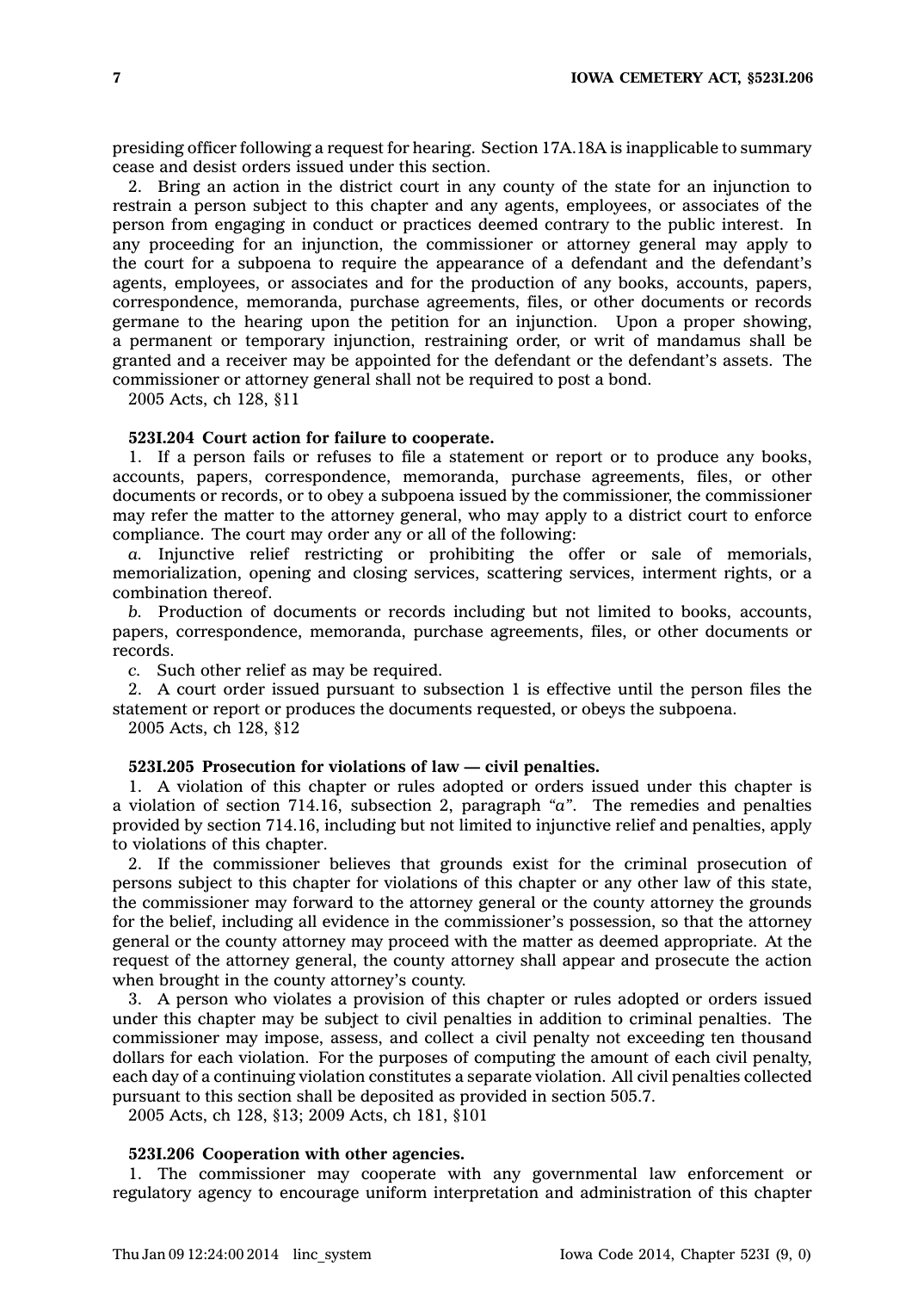and effective enforcement of this chapter and effective regulation of the sale of memorials, memorialization, and cemeteries.

- 2. Cooperation with other agencies may include but is not limited to:
- *a.* Making <sup>a</sup> joint examination or investigation.
- *b.* Holding <sup>a</sup> joint administrative hearing.
- *c.* Filing and prosecuting <sup>a</sup> joint civil or administrative proceeding.
- *d.* Sharing and exchanging personnel.
- *e.* Sharing and exchanging relevant information and documents.
- *f.* Formulating, in accordance with chapter 17A, rules or proposed rules on matters such as statements of policy, regulatory standards, guidelines, and interpretive opinions.
	- 2005 Acts, ch 128, §14

### **523I.207 Rules, forms, and orders.**

1. Under chapter 17A, the commissioner may from time to time make, amend, and rescind such rules, forms, and orders as are necessary or appropriate for the protection of purchasers and the public and to administer the provisions of this chapter, its implementing rules, and orders issued under this chapter.

2. A rule, form, or order shall not be made, amended, or rescinded unless the commissioner finds that the action is necessary or appropriate to protect purchasers and the public and is consistent with the policies and provisions of this chapter, its implementing rules, and orders issued under this chapter.

3. A provision of this chapter imposing any liability does not apply to an act done or omitted in good faith in conformity with any rule, form, or order of the commissioner. 2005 Acts, ch 128, §15

# **523I.208 Date of filing — interpretive opinions.**

1. A document is filed when it is received by the commissioner.

2. Requests for interpretive opinions may be granted in the commissioner's discretion. 2005 Acts, ch 128, §16

# **523I.209 Misleading filings.**

It is unlawful for <sup>a</sup> person to make or cause to be made, in any document filed with the commissioner, or in any proceeding under this chapter, any statement of material fact which is, at the time and in the light of the circumstances under which it is made, false or misleading, or, in connection with such statement, to omit to state <sup>a</sup> material fact necessary in order to make the statements made, in the light of the circumstances under which they are made, not misleading.

2005 Acts, ch 128, §17

# **523I.210 Misrepresentations of government approval.**

It is unlawful for <sup>a</sup> seller under this chapter to represent or imply in any manner that the seller has been sponsored, recommended, or approved, or that the seller's abilities or qualifications have in any respect been passed upon by the commissioner.

2005 Acts, ch 128, §18

# **523I.211 Fraudulent practices.**

A person who commits any of the following acts commits <sup>a</sup> fraudulent practice which is punishable as provided in chapter 714:

1. Knowingly fails to comply with any requirement of this chapter.

2. Knowingly makes, causes to be made, or subscribes to <sup>a</sup> false statement or representation in <sup>a</sup> report or other document required under this chapter, or implementing rules or orders, or renders such <sup>a</sup> report or document misleading through the deliberate omission of information properly belonging in the report or document.

3. Conspires to defraud in connection with the sale of memorials, memorialization, opening and closing services, scattering services, interment rights, or <sup>a</sup> combination thereof under this chapter.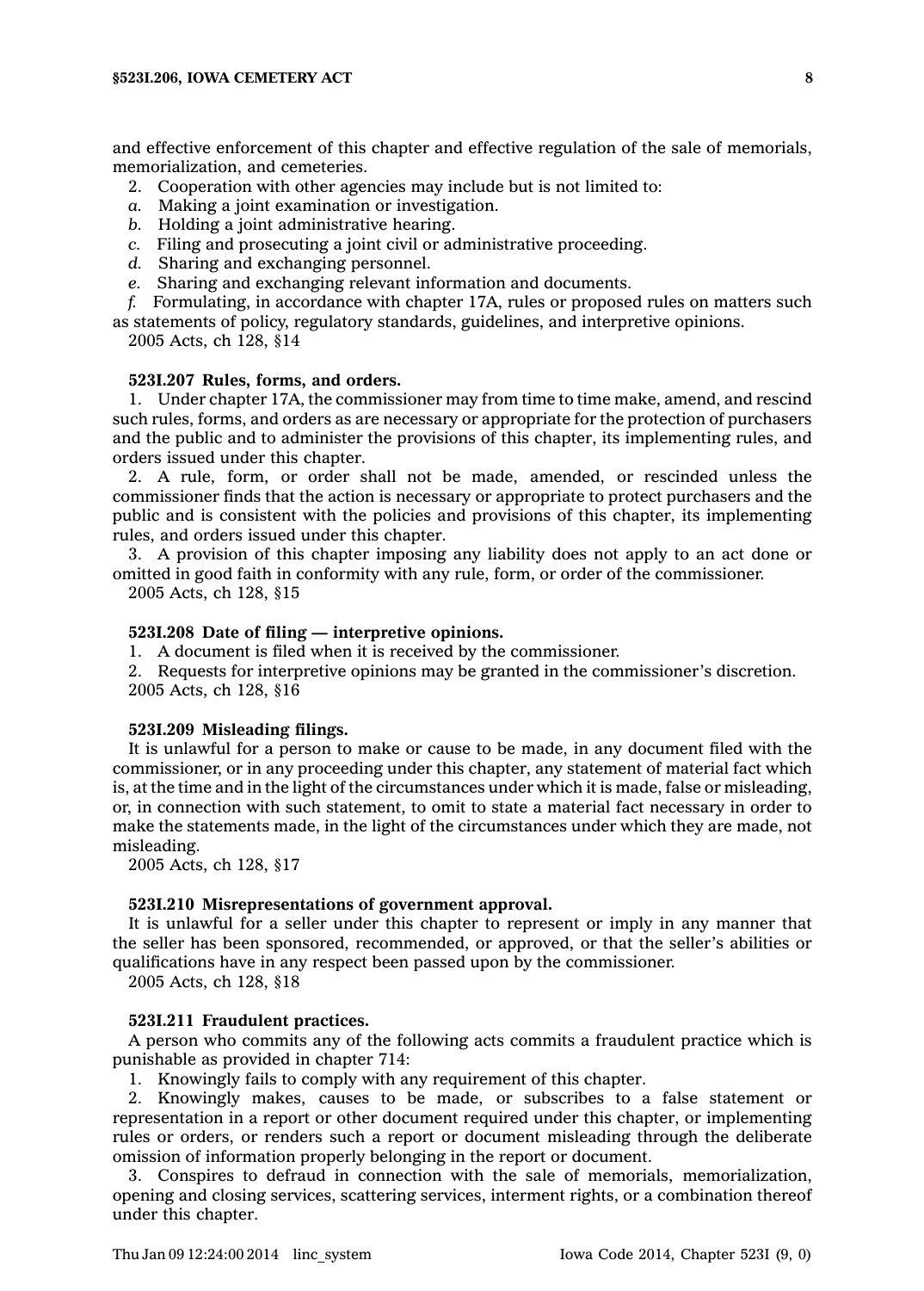4. Fails to deposit funds under this chapter or withdraws funds in <sup>a</sup> manner inconsistent with this chapter.

5. Knowingly sells memorials, memorialization, opening and closing services, scattering services, interment rights, or <sup>a</sup> combination thereof without the permits required under this chapter.

6. Deliberately misrepresents or omits <sup>a</sup> material fact relative to the sale of memorials, memorialization, opening and closing services, scattering services, interment rights, or <sup>a</sup> combination thereof.

2005 Acts, ch 128, §19

### **523I.212 Receiverships.**

1. The commissioner shall notify the attorney general of the potential need for establishment of <sup>a</sup> receivership if the commissioner finds that <sup>a</sup> cemetery subject to this chapter meets one or more of the following conditions:

*a.* Is insolvent.

*b.* Has utilized trust funds for personal or business purposes in <sup>a</sup> manner inconsistent with this chapter.

*c.* The amount held in trust in <sup>a</sup> maintenance fund or care fund is less than the amount required by this chapter.

*d.* A receivership has been established for <sup>a</sup> seller subject to chapter 523A who owns or operates <sup>a</sup> cemetery that is subject to this chapter.

2. The commissioner or attorney general may apply to the district court in any county of the state for the establishment of <sup>a</sup> receivership. Upon proof that any of the conditions described in this section have occurred, the court may grant <sup>a</sup> receivership. The commissioner may request that the insurance division be named as <sup>a</sup> receiver or that the court appoint <sup>a</sup> third party as <sup>a</sup> receiver. If the division is appointed as <sup>a</sup> receiver, the division shall not be subject to the requirements concerning an oath and surety bond contained in section 680.3.

3. In addition to the powers granted to receivers under chapter 680, <sup>a</sup> receiver appointed under this section shall be granted all powers necessary to locate and to temporarily preserve and protect perpetual care trust funds, consumer and business assets, interment records, records of consumer purchases of interment rights, and records of consumer purchases of funeral services and funeral or cemetery merchandise as defined in chapter 523A. The receiver shall also be granted such powers as are necessary in the course of the receivership to temporarily preserve and protect <sup>a</sup> cemetery or burial site and to temporarily restore or sustain cemetery operations, including interments, as operating funds or trust funds become available.

4. The commissioner may petition the court to terminate <sup>a</sup> receivership at any time and to enter such orders as are necessary to transfer the duty to preserve and protect the physical integrity of the cemetery or burial site, the interment records, and other records documenting consumer purchases of interment rights to the applicable governmental subdivision, as provided in section 523I.316, subsection 3. The court shall grant the petition if following the first one hundred twenty days of the receivership such duty to preserve and protect cannot be reasonably assumed by <sup>a</sup> private entity, association, or by other means.

2005 Acts, ch 128, §20; 2007 Acts, ch 175, §38 – 40 Referred to in §523A.811, 523I.213

# **523I.213 Insurance division's enforcement fund.**

A special revenue fund in the state treasury, to be known as the insurance division's enforcement fund, is created under the authority of the commissioner. The commissioner shall allocate annually from the examination fees paid pursuant to section 523I.808, an amount not exceeding fifty thousand dollars, for deposit to the insurance division's enforcement fund. The moneys in the enforcement fund shall be retained in the fund. The moneys are appropriated and, subject to authorization by the commissioner, shall be used to pay examiners, examination expenses, investigative expenses, the expenses of consumer education, compliance, and education programs for filers and other regulated persons, and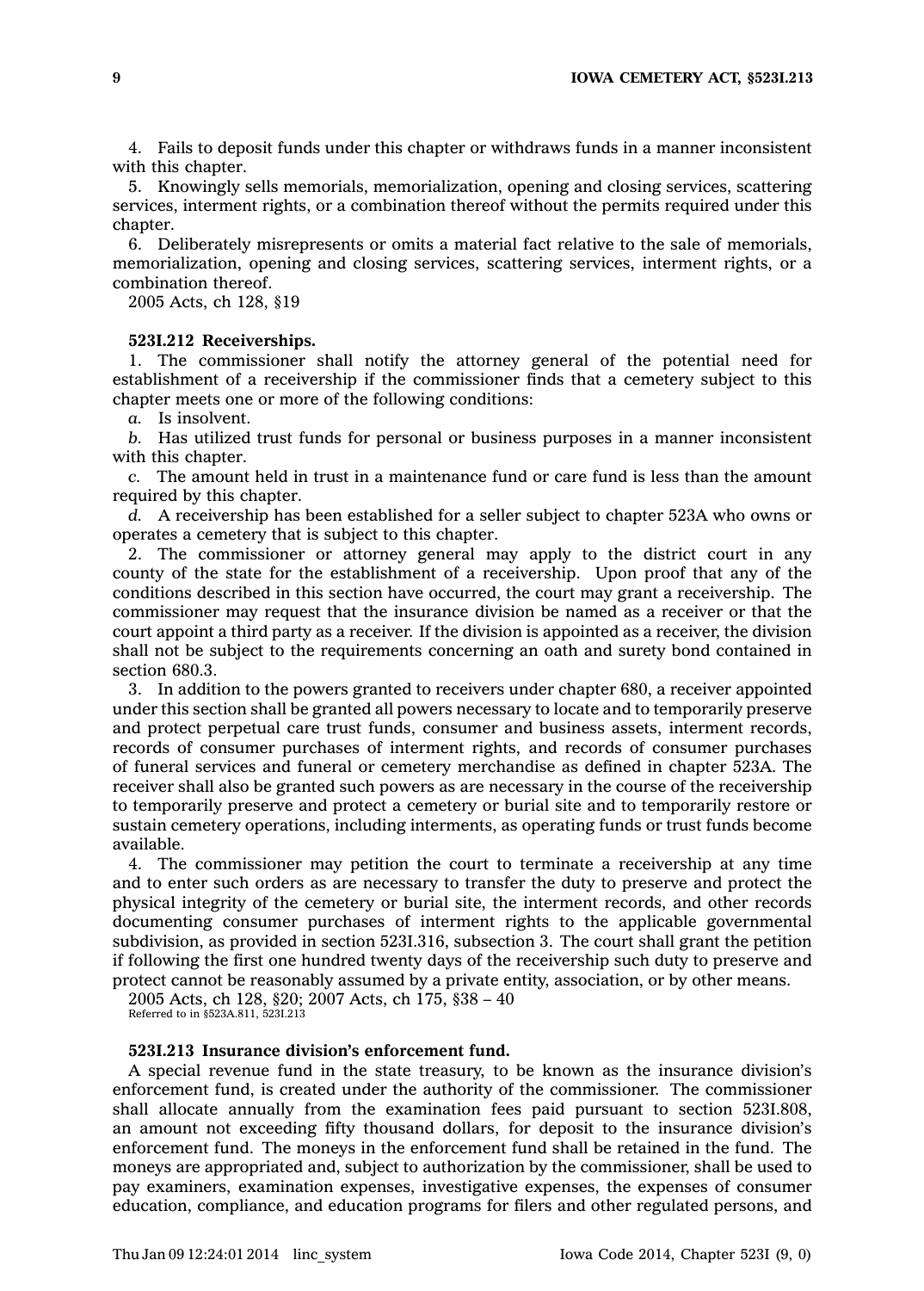educational or compliance program materials, the expenses of <sup>a</sup> toll-free telephone line for consumer complaints, and the expenses of receiverships of perpetual care cemeteries established under section 523I.212.

2005 Acts, ch 128, §21; 2007 Acts, ch 175, §41

## **523I.213A Examinations — authority and scope.**

1. The commissioner or the commissioner's designee may conduct an examination under this chapter of any cemetery as often as the commissioner deems appropriate. If <sup>a</sup> cemetery has <sup>a</sup> trust arrangement, the commissioner shall conduct an examination not less than once every five years.

2. A cemetery shall reimburse the division for the expense of conducting the examination unless the commissioner waives this requirement or the seller has previously provided to the commissioner <sup>a</sup> certified copy of an audit conducted by an independent certified public accountant verifying compliance with this chapter for each year in question and the examination conducted by the commissioner does not disclose that the seller has not complied with this chapter for the years in question. The expense of an examination involving multiple cemeteries or other persons shall be prorated among them upon any reasonable basis as determined by the commissioner.

3. For purposes of completing an examination pursuant to this chapter, the commissioner may examine or investigate any person, or the business of any person, if the examination or investigation is, in the sole discretion of the commissioner, necessary or material to the examination of the cemetery.

4. Upon determining that an examination should be conducted, the commissioner or the commissioner's designee may appoint one or more examiners to perform the examination and instruct them as to the scope of the examination.

5. A cemetery or person from whom information is sought, and its officers, directors, and agents shall provide to the examiners appointed under subsection 4, timely, convenient, and free access at their offices, at all reasonable hours, to all books, records, accounts, papers, documents, and all electronic or other recordings related to the property, assets, business, and affairs of the cemetery being examined and shall facilitate the examination as much as possible. If <sup>a</sup> cemetery, by its officers, directors, employees, or agents, refuses to submit to an examination as provided in this chapter, the commissioner shall immediately report the refusal to the attorney general, who shall then immediately apply to district court for the appointment of <sup>a</sup> receiver to administer the final affairs of the cemetery.

6. This section shall not be construed to limit the commissioner's authority to terminate or suspend any examination in order to pursue other legal or regulatory actions pursuant to this chapter. Findings of fact and conclusions made pursuant to an examination are deemed to be prima facie evidence in any legal or regulatory action.

7. Notwithstanding chapter 22, the commissioner shall not make information obtained in the course of an examination public, except when <sup>a</sup> duty under this chapter requires the commissioner to take action against <sup>a</sup> cemetery or to cooperate with another law enforcement agency, or when the commissioner is called as <sup>a</sup> witness in <sup>a</sup> civil or criminal proceeding.

2007 Acts, ch 175, §42; 2010 Acts, ch 1121, §29; 2011 Acts, ch 70, §47

Referred to in §22.7

# **523I.213B Venue.**

All actions relating to the enforcement of this chapter shall be governed by the laws of the state of Iowa. Venue of any action relating to enforcement of this chapter may be in <sup>a</sup> court of competent jurisdiction in Polk county, at the discretion of the commissioner.

2007 Acts, ch 175, §43

# **523I.214 Violations of law — referrals to the Iowa department of public health.**

If the commissioner discovers <sup>a</sup> violation of <sup>a</sup> provision of this chapter or any other state law or rule concerning the disposal or transportation of human remains, the commissioner shall forward all evidence in the possession of the commissioner concerning such <sup>a</sup> violation to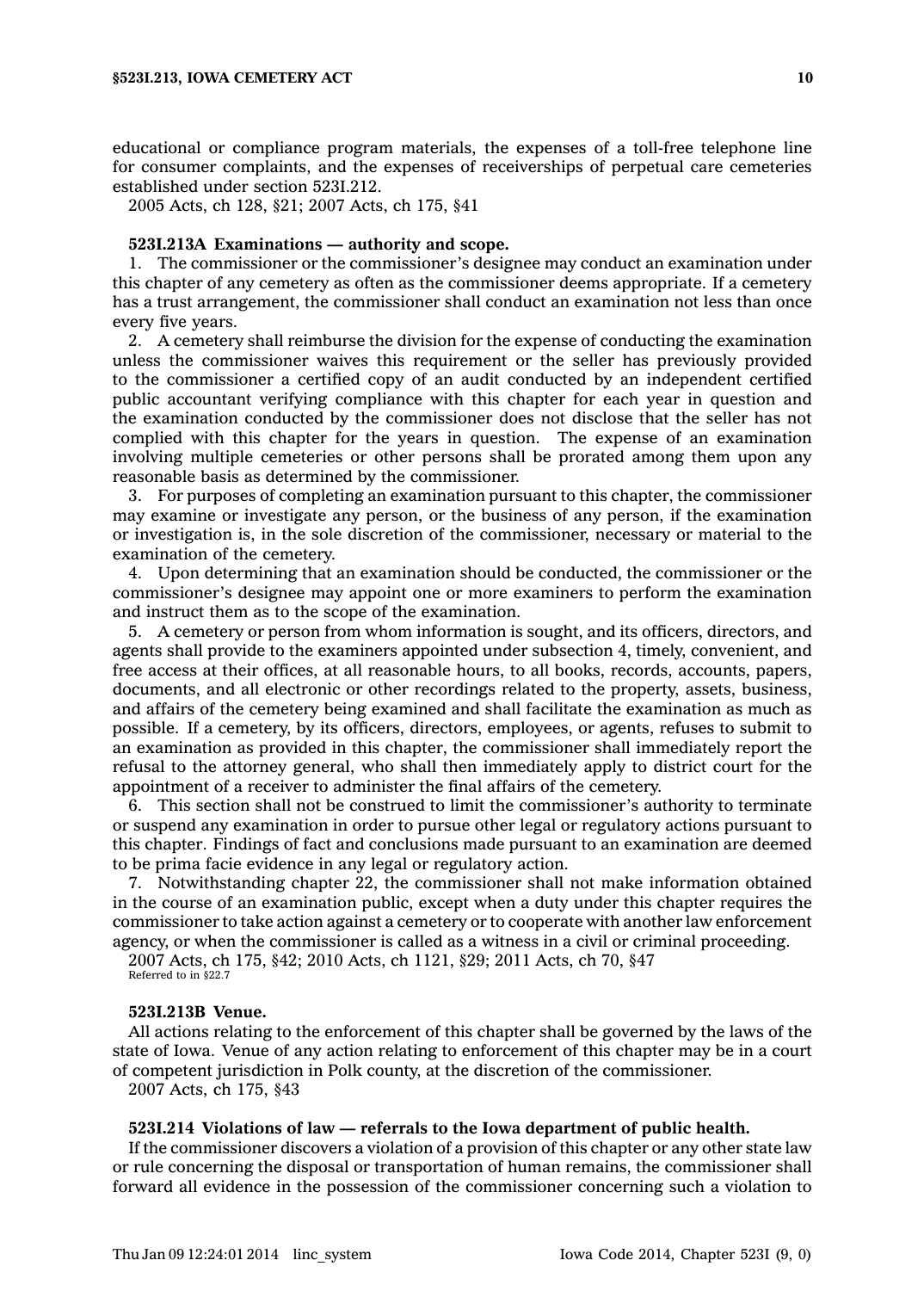the Iowa department of public health for such proceedings as the Iowa department of public health deems appropriate.

2005 Acts, ch 128, §22

# SUBCHAPTER III

# CEMETERY MANAGEMENT

### **523I.301 Disclosure requirements — prices and fees.**

1. A cemetery shall disclose, prior to the sale of interment rights, whether opening and closing of the interment space is included in the purchase of the interment rights. If opening and closing services are not included in the sale and the cemetery offers opening and closing services, the cemetery must disclose that the price for this service is subject to change and disclose the current prices for opening and closing services provided by the cemetery.

2. The cemetery shall fully disclose all fees required for interment, entombment, or inurnment of human remains.

3. A person owning interment rights may sell those rights to third parties. The cemetery shall fully disclose, in the cemetery's rules, any requirements necessary to transfer title of interment rights to <sup>a</sup> third party.

2005 Acts, ch 128, §23

# **523I.302 Installation of outer burial containers.**

A cemetery shall provide services necessary for the installation of outer burial containers or other similar merchandise sold by the cemetery. This section shall not require the cemetery to provide for opening and closing of interment or entombment space, unless an agreement executed by the cemetery expressly provides otherwise.

2005 Acts, ch 128, §24

#### **523I.303 Access by funeral directors.**

A cemetery shall not deny access to <sup>a</sup> licensed funeral director who is conducting funeral services or supervising the interment or disinterment of human remains.

2005 Acts, ch 128, §25

# **523I.304 Rulemaking and enforcement.**

1. A cemetery may adopt, amend, and enforce rules for the use, care, control, management, restriction, and protection of the cemetery, as necessary for the proper conduct of the business of the cemetery, including but not limited to the use, care, and transfer of any interment space or right of interment.

2. A cemetery may restrict and limit the use of all property within the cemetery by rules that do, but are not limited to doing, all of the following:

*a.* Prohibit the placement of memorials or memorialization, buildings, or other types of structures within any portion of the cemetery.

*b.* Regulate the uniformity, class, and kind of memorials and memorialization and structures within the cemetery.

*c.* Regulate the scattering or placement of cremated remains within the cemetery.

*d.* Prohibit or regulate the placement of nonhuman remains within the cemetery.

*e.* Prohibit or regulate the introduction or care of trees, shrubs, and other types of plants within the cemetery.

*f.* Regulate the right of third parties to open, prepare for interment, and close interment spaces.

*g.* Prohibit interment in any part of the cemetery not designated as an interment space.

*h.* Prevent the use of space for any purpose inconsistent with the use of the property as <sup>a</sup> cemetery.

3. A cemetery shall not adopt or enforce <sup>a</sup> rule that prohibits interment because of the race, color, or national origin of <sup>a</sup> decedent. A provision of <sup>a</sup> contract or <sup>a</sup> certificate of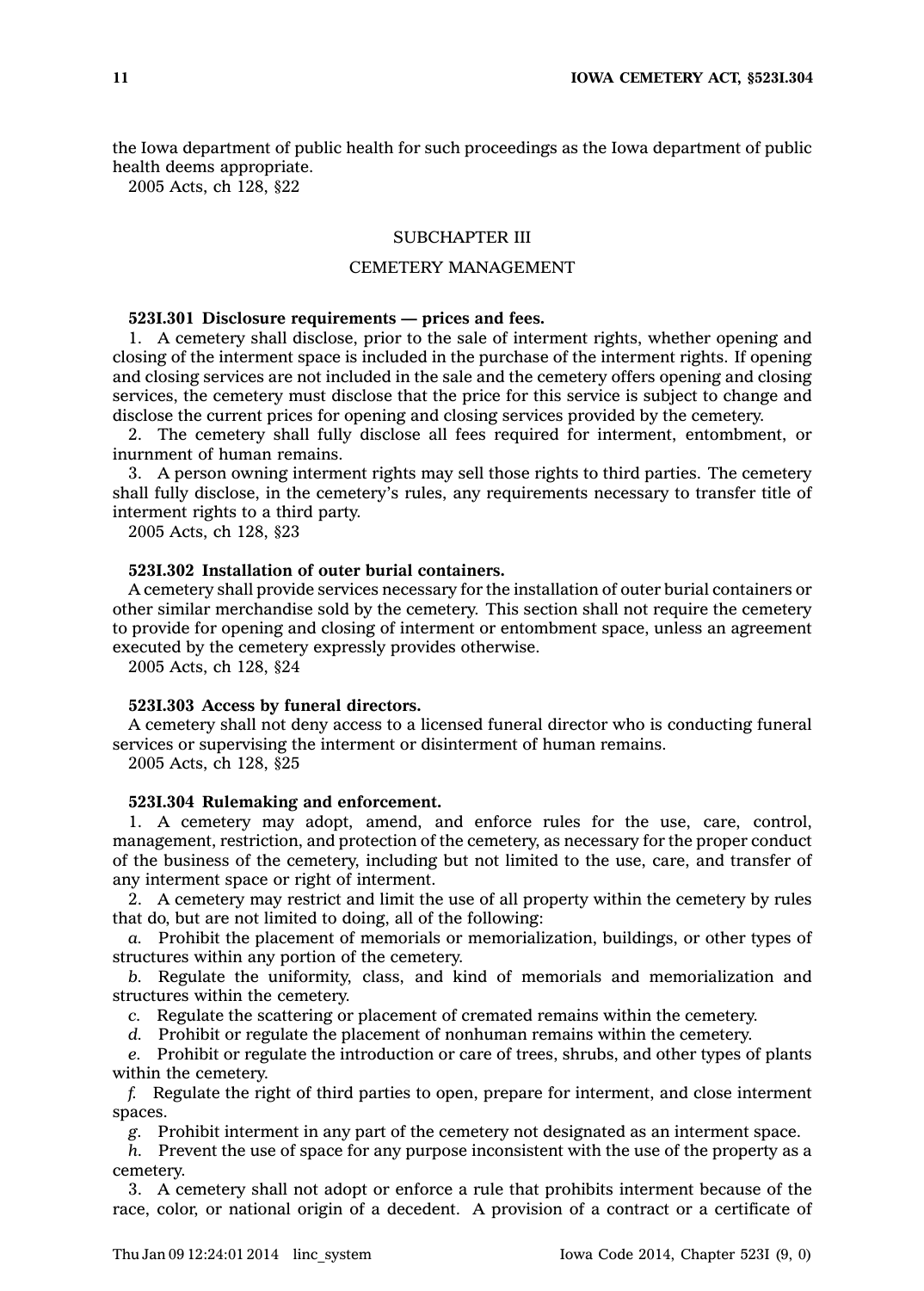ownership or other instrument conveying interment rights that prohibits interment in <sup>a</sup> cemetery because of the race, color, or national origin of <sup>a</sup> decedent is void.

4. A cemetery's rules shall be plainly printed or typewritten and maintained for inspection in the office of the cemetery or, if the cemetery does not have an office, in another suitable place within the cemetery. The cemetery's rules shall be provided to owners of interment spaces upon request.

5. A cemetery's rules shall specify the cemetery's obligations in the event that interment spaces, memorials, or memorialization are damaged or defaced by acts of vandalism. The rules may specify <sup>a</sup> multiyear restoration of an interment space, or <sup>a</sup> memorial or memorialization when the damage is extensive or when money available from the cemetery's trust fund is inadequate to complete repairs immediately. The owner of an interment space, or <sup>a</sup> memorial or memorialization that has been damaged or defaced shall be notified by the cemetery by restricted certified mail at the owner's last known address within sixty days of the discovery of the damage or defacement. The rules shall specify whether the owner is liable, in whole or in part, for the cost to repair or replace an interment space or <sup>a</sup> damaged or defaced memorial or memorialization.

6. The cemetery shall not approve any rule which unreasonably restricts competition, or which unreasonably increases the cost to the owner of interment rights in exercising these rights.

7. A cemetery owned and controlled by <sup>a</sup> governmental subdivision shall adopt and enforce <sup>a</sup> rule allowing any veteran who is <sup>a</sup> landowner or who lives within the governmental subdivision to purchase an interment space and to be interred within the cemetery. The rule shall also allow any veteran who purchases an interment space within the cemetery to purchase an interment space for interment of the spouse of the veteran if such <sup>a</sup> space is available and shall allow the surviving spouse of <sup>a</sup> veteran interred within the cemetery to purchase an interment space and be interred within the cemetery if such <sup>a</sup> space is available. For the purposes of this section, *"veteran"* means the same as defined in section 35.1.

2005 Acts, ch 128, §26; 2007 Acts, ch 175, §44; 2009 Acts, ch 164, §5, 7; 2012 Acts, ch 1067, §1

#### **523I.305 Memorials and memorialization.**

1. *Authorization.* A cemetery is entitled to determine whether <sup>a</sup> person requesting installation of <sup>a</sup> memorial is authorized to do so, to the extent that this can be determined from the records of the cemetery, as is consistent with the cemetery's rules. The owner of an interment space or the owner's agent may authorize <sup>a</sup> memorial dealer or independent third party to perform all necessary work related to preparation and installation of <sup>a</sup> memorial.

2. *Conformity with cemetery rules.* A person selling <sup>a</sup> memorial shall review the rules of the cemetery where the memorial is to be installed to ensure that the memorial will comply with those rules prior to ordering or manufacturing the memorial.

3. *Specifications.* Upon request, <sup>a</sup> cemetery shall provide reasonable written specifications and instructions governing installation of memorials, which shall apply to all installations whether performed by the cemetery or another person. The written specifications shall include provisions governing hours of installation or any other relevant administrative requirements of the cemetery. A copy of these specifications and instructions shall be provided upon request, without charge, to the owner of the interment space, next of kin, or <sup>a</sup> personal representative or agent of the owner, including the person installing the memorial. The person installing the memorial shall comply with the cemetery's written installation specifications and instructions. In order to verify that <sup>a</sup> memorial is installed on the proper interment space in accordance with cemetery rules and regulations, the cemetery shall mark the place on the interment space where the memorial is to be installed and shall inspect the installation when completed. This subsection shall not be construed to require that <sup>a</sup> cemetery lay out or engineer an interment space for the installation of <sup>a</sup> memorial. A cemetery shall not adopt or enforce any rule prohibiting the installation of <sup>a</sup> memorial by <sup>a</sup> memorial dealer or independent third party, unless the rule is applicable to all memorials from whatever source obtained and enforced uniformly for all memorials installed in the cemetery.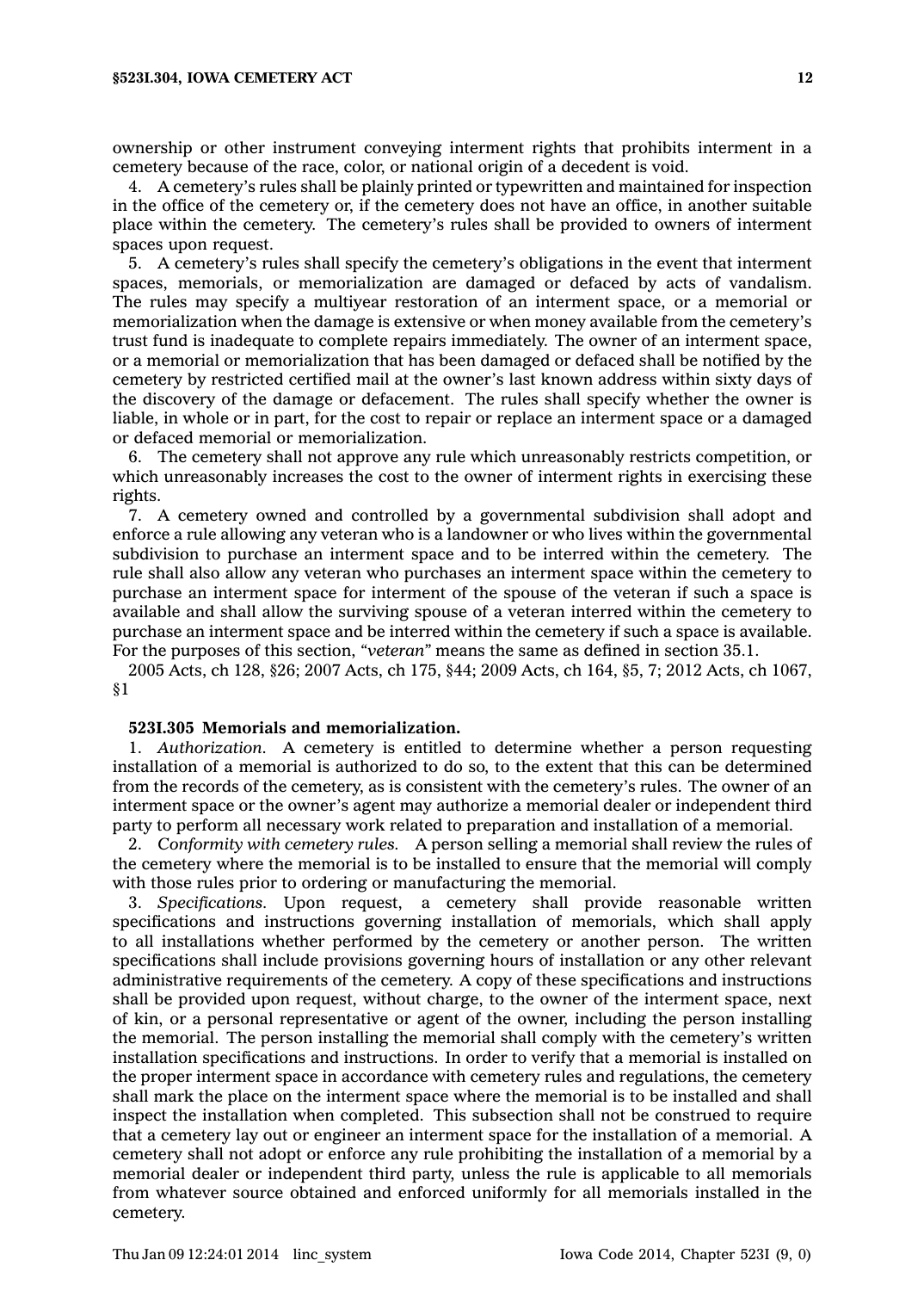4. *Written notice.* A memorial dealer or independent third party shall provide the cemetery with at least seven business days' prior written notice of intent to install <sup>a</sup> memorial at the cemetery, or such lesser notice as the cemetery deems acceptable. The notice shall contain the full name, address, and relationship of the memorial's purchaser to the person interred in the interment space or the owner of the interment space, if different. The notice shall also contain the color, type, and size of the memorial, the material, the inscription, and the full name and interment date of the person interred in the interment space.

5. *Preparation and installation.*

*a.* A person installing <sup>a</sup> memorial shall be responsible to the cemetery for any damage caused to the cemetery grounds, including roadways, other than normal use during installation of the memorial.

*b.* Installation work shall cease during any nearby funeral procession or committal service.

*c.* Installation work shall be done during the cemetery's normal weekday hours or at such other times as may be arranged with the cemetery.

*d.* A memorial must comply with the cemetery's rules. In the event of noncompliance, the person installing <sup>a</sup> memorial is responsible for removal of the memorial and shall pay any reasonable expenses incurred by the cemetery in connection with the memorial's removal.

*e.* The cemetery shall, without charge, provide information as described on the cemetery's map or plat necessary to locate the place where <sup>a</sup> memorial is to be installed and any other essential information the person installing the memorial needs to locate the proper interment space.

*f.* A person installing <sup>a</sup> memorial shall follow the cemetery's instructions regarding the positioning of the memorial.

*g.* During the excavation, all sod and dirt shall be carefully removed with no sod or dirt left on the interment space except the amount needed to fill the space between the memorial and the adjacent lawn.

*h.* A person installing <sup>a</sup> memorial shall carefully fill in any areas around the memorial with topsoil or sand, in accordance with the cemetery's written instructions.

*i.* A person installing a memorial shall remove all equipment and any debris which has accumulated during installation of the memorial.

*j.* A person installing <sup>a</sup> memorial shall check to see if any adjacent memorials have become soiled or dirty during installation of the memorial and, if so, clean the adjacent memorials.

*k.* If the person who is installing <sup>a</sup> memorial damages any cemetery property, the person shall notify the cemetery immediately. The person installing the memorial shall then repair the damage as soon as possible, upon approval by the cemetery. The cemetery may require <sup>a</sup> person installing <sup>a</sup> memorial to provide current proof of workers' compensation insurance as required by state law and current proof of liability insurance, sufficient to indemnify the cemetery against claims resulting from installation of the memorial. Proof of liability insurance in an amount of one million dollars or more shall preclude the cemetery from requiring <sup>a</sup> person installing <sup>a</sup> memorial to obtain <sup>a</sup> performance bond.

*l.* If <sup>a</sup> cemetery has an office, <sup>a</sup> person installing <sup>a</sup> memorial shall immediately leave notice at the cemetery office when the memorial has been installed and all work related to the installation is complete.

6. *Inspection.* A cemetery may inspect the installation site of <sup>a</sup> memorial at any time. If the cemetery determines that cemetery rules are not being followed during the installation, the cemetery may order the installation to stop until the infraction is corrected. The cemetery shall provide written notice to the installer as soon as possible if the cemetery believes that any of the following have occurred:

*a.* The memorial has not been installed correctly.

*b.* The person installing the memorial has damaged property at the cemetery.

*c.* Other cemetery requirements for installation have not been met, such as removal of debris or equipment.

7. *Location and service charge.* A cemetery may charge <sup>a</sup> reasonable service charge for allowing the installation of <sup>a</sup> memorial purchased or obtained from and installed by <sup>a</sup> person other than the cemetery or its agents. This service charge shall be based on the cemetery's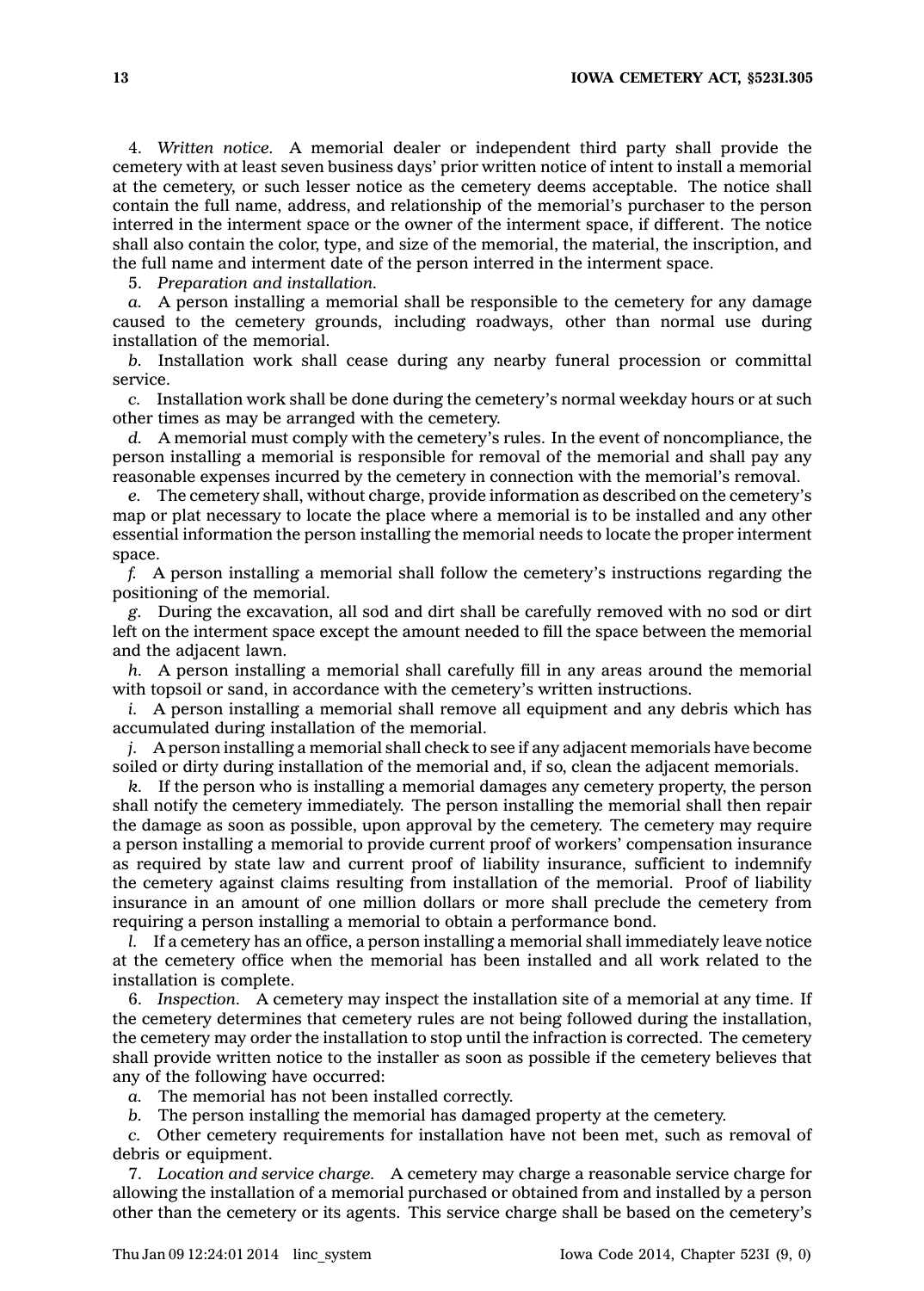actual labor costs, including fringe benefits, of those employees whose normal duty is to inspect the installation of memorials, in accordance with generally accepted accounting practices. General administrative and overhead costs and any other functions not related to actual inspection time shall be excluded from the service charge.

8. *Faulty installation.* If <sup>a</sup> memorial sinks, tilts, or becomes misaligned within twelve months of its installation and the cemetery believes the cause is faulty installation, the cemetery shall notify the person who installed the memorial in writing and the person who installed the memorial shall be responsible to correct the damage, unless the damage is caused by inadequate written specifications and instructions from the cemetery or acts of the cemetery and its agents or employees, including but not limited to running <sup>a</sup> backhoe over the memorial, carrying <sup>a</sup> vault or other heavy equipment over the memorial, or opening or closing an interment space adjacent to the memorial.

9. *Perpetual care.* A cemetery may require contributions from the purchaser of <sup>a</sup> memorial for perpetual care, if <sup>a</sup> perpetual care fund deposit is uniformly charged on every memorial installed in the cemetery.

2005 Acts, ch 128, §27; 2007 Acts, ch 175, §45

#### **523I.306 Commission or bonus unlawful.**

It shall be unlawful for any organization subject to the provisions of this chapter to pay or offer to pay to, or for any person, firm, or corporation to receive directly or indirectly, <sup>a</sup> commission or bonus or rebate or other thing of value, for or in connection with the sale of any interment space, lot, or part thereof, in any cemetery. The provisions of this section shall not apply to <sup>a</sup> person regularly employed and supervised by such organization or to <sup>a</sup> person, firm, corporation, or other entity licensed under chapter 523A that contracts with the cemetery to sell interment spaces or lots. The conduct of any person, firm, corporation, or other entity described in this section is the direct responsibility of the cemetery.

2005 Acts, ch 128, §28

### **523I.307 Discrimination prohibited.**

It shall be unlawful for any organization subject to the provisions of this chapter to deny the privilege of interment of the remains of any deceased person in any cemetery solely because of the race, color, or national origin of such deceased person. Any contract, agreement, deed, covenant, restriction, or charter provision at any time entered into, or bylaw, rule, or regulation adopted or put in force, either subsequent or prior to July 4, 1953, authorizing, permitting, or requiring any organization subject to the provisions of this chapter to deny such privilege of interment because of race, color, or national origin of such deceased person is hereby declared to be null and void and in conflict with the public policy of this state. An organization subject to the provisions of this chapter or any director, officer, agent, employee, or trustee thereof, shall not be liable for damages or other relief, or be subjected to any action in any court of competent jurisdiction for refusing to commit any act unlawful under this chapter.

2005 Acts, ch 128, §29

#### **523I.308 Speculation prohibited.**

A cemetery or any person representing <sup>a</sup> cemetery in <sup>a</sup> sales capacity shall not advertise or represent, in connection with the sale or attempted sale of any interment space, that the same is or will be <sup>a</sup> desirable speculative investment for resale purposes.

2005 Acts, ch 128, §30

[P] Similar provision, see §523I.802

#### **523I.309 Interment, relocation, or disinterment of remains.**

1. A person authorized to control the deceased person's remains under section 144C.5 shall have the right to control the interment, relocation, or disinterment of <sup>a</sup> decedent's remains within or from <sup>a</sup> cemetery.

2. A person who represents that the person knows the identity of <sup>a</sup> decedent and, in order to procure the interment, relocation, or disinterment of the decedent's remains, signs an order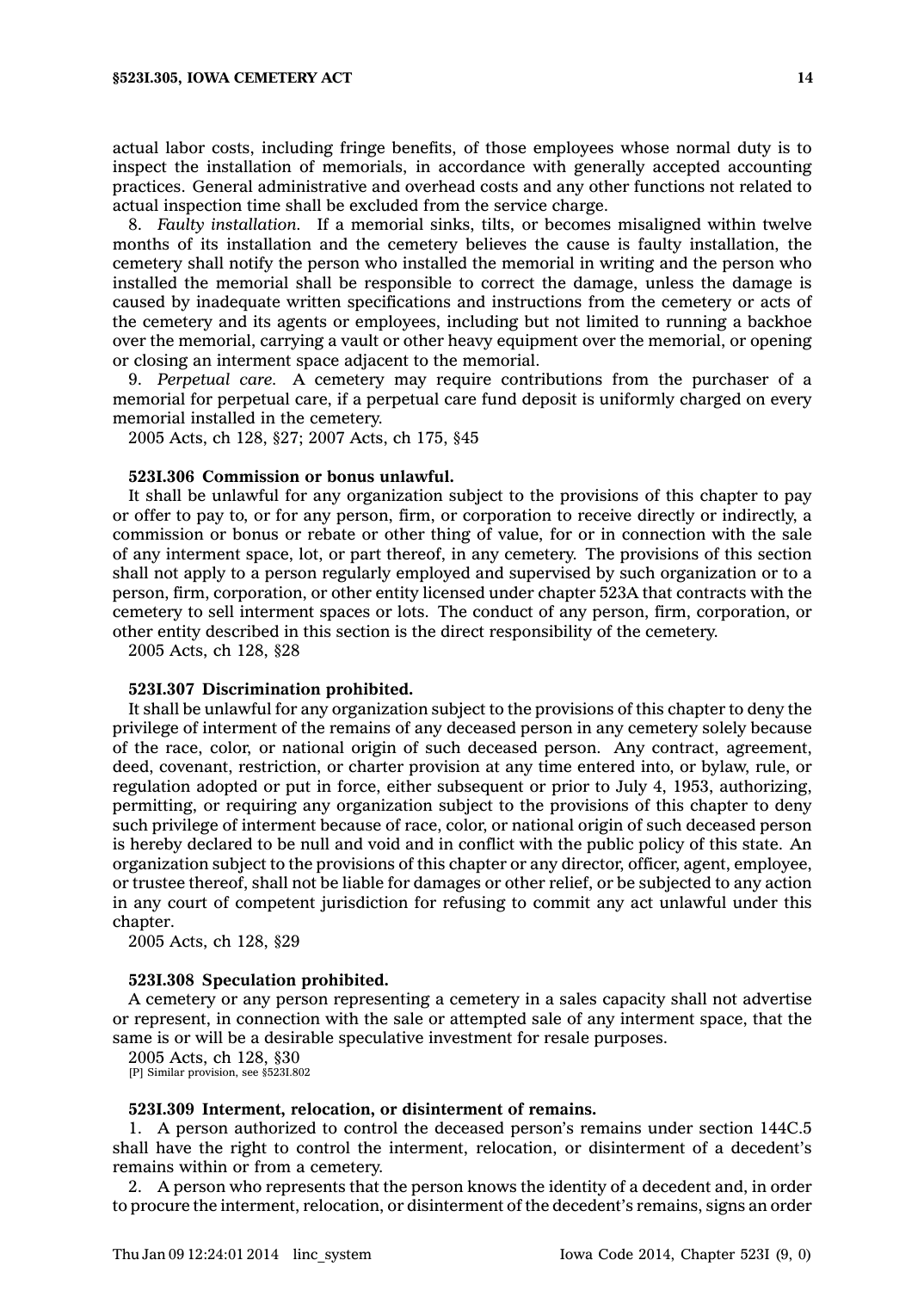or statement, other than <sup>a</sup> death certificate, that warrants the identity of the decedent is liable for all damages that result, directly or indirectly, from that representation.

3. In the event of <sup>a</sup> dispute concerning the right to control the interment, relocation, or disinterment of <sup>a</sup> decedent's remains, the dispute may be resolved by <sup>a</sup> court of competent jurisdiction. A cemetery or entity maintaining <sup>a</sup> columbarium shall not be liable for refusing to accept the decedent's remains, relocate or disinter, inter or otherwise dispose of the decedent's remains, until the cemetery or entity maintaining <sup>a</sup> columbarium receives <sup>a</sup> court order or other suitable confirmation that the dispute has been resolved or settled.

4. *a.* If good cause exists to relocate or disinter remains interred in <sup>a</sup> cemetery, the remains may be removed from the cemetery pursuant to <sup>a</sup> disinterment permit as required under section 144.34, with the written consent of the cemetery, the current interment rights owner, and the person entitled to control the interment, relocation, or disinterment of the decedent's remains under section 144C.5.

*b.* If the consent required pursuant to paragraph *"a"* is not refused but cannot otherwise be obtained, the remains may be relocated or disinterred by permission of the district court of the county in which the cemetery is located upon <sup>a</sup> finding by the court that clear and convincing evidence of good cause exists to relocate or disinter the remains. Before the date of application to the court for permission to relocate or disinter remains under this subsection, notice must be given to the cemetery in which the remains are interred, each person whose consent is required for relocation or disinterment of the remains under paragraph *"a"*, and any other person that the court requires to be served.

*c.* For the purposes of this subsection, personal notice must be given not later than the eleventh day before the date of hearing on an application to the court for permission to relocate or disinter the remains, or notice by certified mail or restricted certified mail must be given not later than the sixteenth day before the date of hearing.

*d.* This subsection does not apply to the removal of remains from one interment space to another interment space in the same cemetery to correct an error, or relocation of the remains by the cemetery from an interment space for which the purchase price is past due and unpaid, to another suitable interment space.

5. A person who removes remains from <sup>a</sup> cemetery shall keep <sup>a</sup> record of the removal, and provide <sup>a</sup> copy to the cemetery, that includes all of the following:

*a.* The date the remains are removed.

*b.* The name of the decedent and age at death if those facts can be conveniently obtained.

*c.* The place to which the remains are removed.

*d.* The name of the cemetery and the location of the interment space from which the remains are removed.

6. A cemetery may disinter and relocate remains interred in the cemetery for the purpose of correcting an error made by the cemetery after obtaining <sup>a</sup> disinterment permit as required by section 144.34. The cemetery shall provide written notice describing the error to the commissioner and to the person who has the right to control the interment, relocation, or disinterment of the remains erroneously interred, by restricted certified mail at the person's last known address and sixty days prior to the disinterment. The notice shall include the location where the disinterment will occur and the location of the new interment space. A cemetery is not civilly or criminally liable for an erroneously made interment that is corrected in compliance with this subsection unless the error was the result of gross negligence or intentional misconduct.

7. Relocations and disinterments of human remains shall be done in compliance with sections 144.32 and 144.34. Relocations of human remains held in <sup>a</sup> columbarium shall be in compliance with the laws regulating the entity maintaining the columbarium.

2005 Acts, ch 128, §31; 2006 Acts, ch 1117, §121; 2008 Acts, ch 1051, §21, 22

#### **523I.310 Sale of interment rights.**

1. For sales or transfers of interment rights made on or after July 1, 2005, <sup>a</sup> cemetery shall issue <sup>a</sup> certificate of interment rights or other instrument evidencing the conveyance of exclusive rights of interment upon payment in full of the purchase price.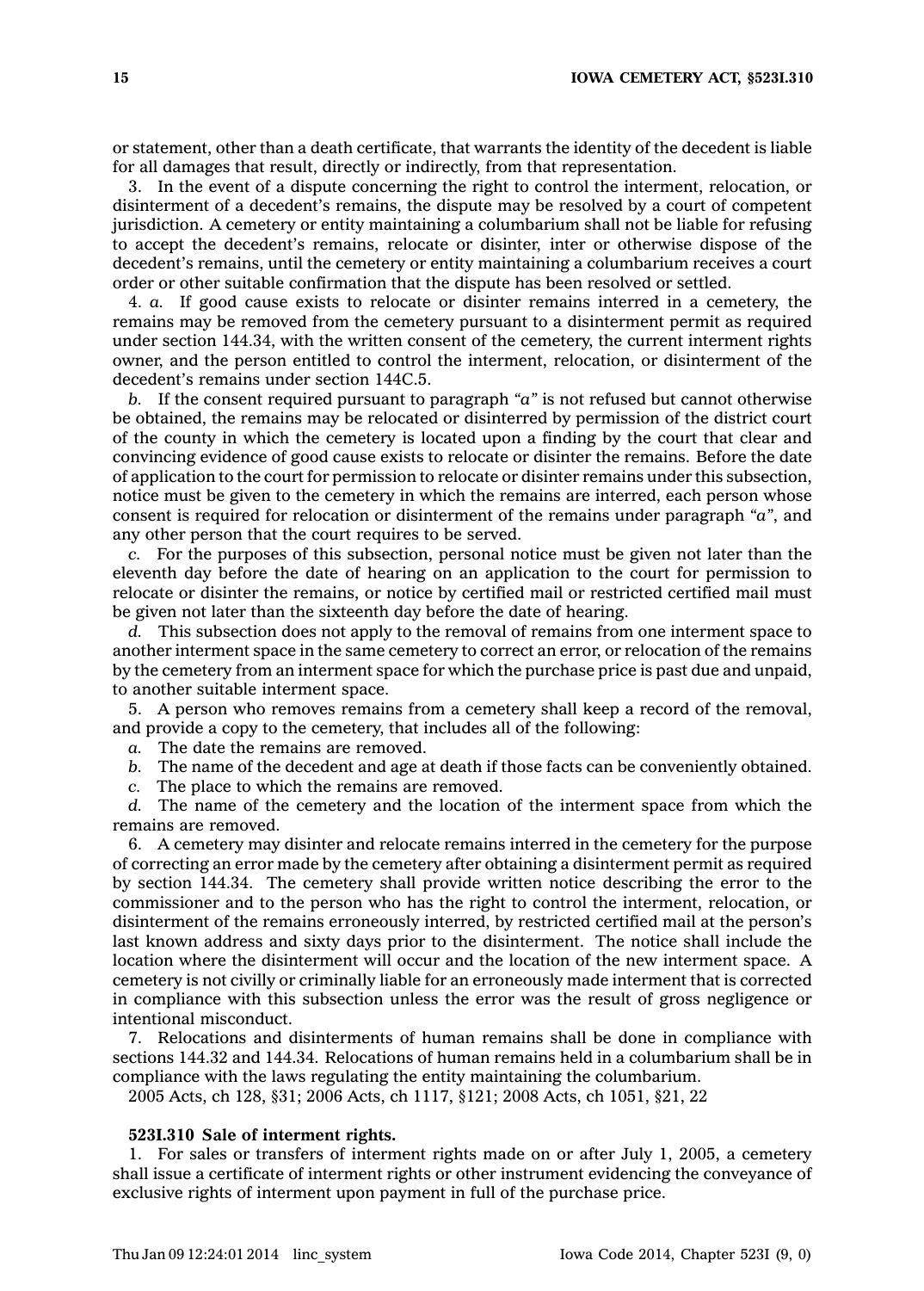2. The interment rights in an interment space that is conveyed by <sup>a</sup> certificate of ownership or other instrument shall not be divided without the consent of the cemetery.

3. A conveyance of exclusive rights of interment shall be filed and recorded in the cemetery office. Any transfer of the ownership of interment rights shall be filed and recorded in the cemetery office. The cemetery may charge <sup>a</sup> reasonable recording fee to record the transfer of interment rights.

2005 Acts, ch 128, §32

# **523I.311 Records of interment rights and interment.**

1. For sales or transfers of interment rights made on or after July 1, 2005, <sup>a</sup> cemetery shall keep complete records identifying the owners of all interment rights sold by the cemetery and historical information regarding any transfers of ownership. The records shall include all of the following:

*a.* The name and last known address of each owner or previous owner of interment rights.

*b.* The date of each purchase or transfer of interment rights.

*c.* A unique numeric or alphanumeric identifier that identifies the location of each interment space sold by the cemetery.

2. For interments made on or after July 1, 2005, <sup>a</sup> cemetery shall keep <sup>a</sup> record of each interment in <sup>a</sup> cemetery. The records shall include all of the following:

*a.* The date the remains are interred.

*b.* The name, date of birth, and date of death of the decedent interred, if those facts can be conveniently obtained.

*c.* A unique numeric or alphanumeric identifier that identifies the location of the interment space where the remains are interred.

2005 Acts, ch 128, §33

### **523I.312 Disclosure requirements — interment agreements.**

1. Each nonperpetual care cemetery shall have printed or stamped at the head of all of its contracts, deeds, statements, letterheads, and advertising material, the legend: "This is <sup>a</sup> nonperpetual care cemetery", and shall not sell any lot or interment space in the cemetery unless the purchaser of the interment space is informed that the cemetery is <sup>a</sup> nonperpetual care cemetery.

2. An agreement for interment rights under this chapter shall be written in clear, understandable language and do all of the following:

*a.* Identify the seller and purchaser.

- *b.* Identify the salesperson.
- *c.* Specify the interment rights to be provided and the cost of each item.
- *d.* State clearly the conditions on which substitution will be allowed.
- *e.* Set forth the total purchase price and the terms under which it is to be paid.

*f.* State clearly whether the agreement is revocable or irrevocable, and if revocable, which parties have the authority to revoke the agreement.

*g.* State the amount or percentage of money to be placed in the cemetery's care or maintenance fund.

*h.* If the cemetery has <sup>a</sup> care fund, set forth an explanation that the care fund is an irrevocable trust, that deposits cannot be withdrawn even in the event of cancellation, and that the trust's income shall be used by the cemetery for its care.

*i.* Set forth an explanation of any fees or expenses that may be charged.

*j.* Set forth an explanation of whether amounts for perpetual care will be deposited in trust upon payment in full or on an allocable basis as payments are made.

*k.* Set forth an explanation of whether initial payments on agreements for multiple items of funeral and cemetery merchandise or services, or both, will be allocated first to the purchase of an interment space. If such an allocation is to be made, the agreement shall provide for the immediate transfer of such interment rights upon payment in full and prominently state that any applicable trust deposits under chapter 523A will not be made until the cemetery has received payment in full for the interment rights. The transfer of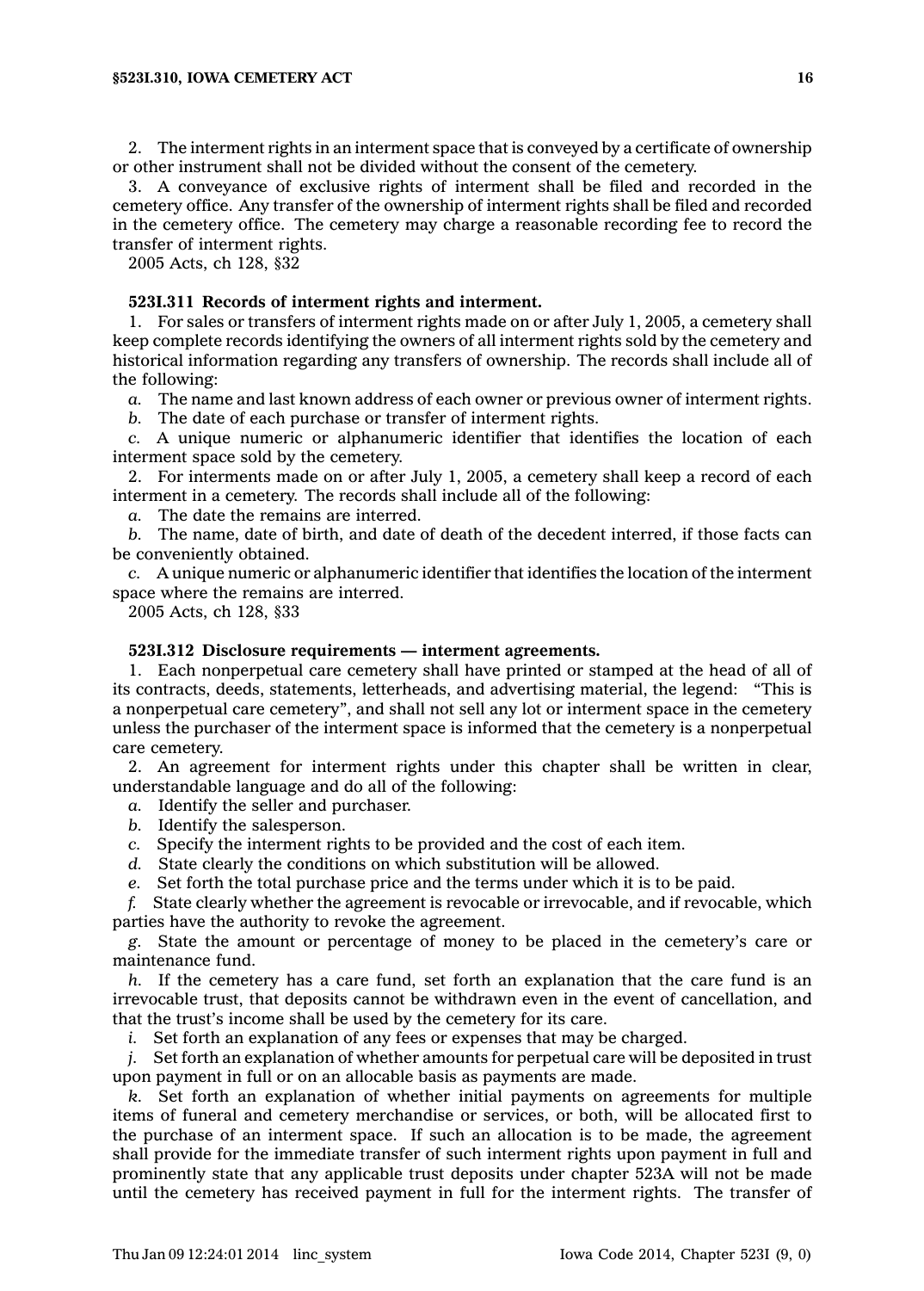an undeveloped interment space may be deferred until the interment space is ready for interment.

*l.* If the transfer of an undeveloped interment space will be deferred until the interment space is ready for interment as permitted in paragraph *"k"*, the agreement shall provide for some form of written acknowledgement upon payment in full, specify <sup>a</sup> reasonable time period for development of the interment space, describe what happens in the event of <sup>a</sup> death prior to development of the interment space, and provide for the immediate transfer of the interment rights when development of the interment space is complete.

*m.* Specify the purchaser's right to cancel and the damages payable for cancellation, if any.

*n.* Include an explanation of regulatory oversight by the insurance division in twelve point boldface type, in substantially the following language:

THIS AGREEMENT IS SUBJECT TO RULES ADMINISTERED BY THE IOWA INSURANCE DIVISION. YOU MAY CALL THE INSURANCE DIVISION WITH INQUIRIES OR COMPLAINTS AT (515)281–5705. WRITTEN INQUIRIES OR COMPLAINTS SHOULD BE MAILED TO: IOWA SECURITIES AND REGULATED INDUSTRIES BUREAU, 330 MAPLE STREET, DES MOINES, IOWA 50319.

2005 Acts, ch 128, §34; 2006 Acts, ch 1117, §122; 2010 Acts, ch 1121, §30

# **523I.313 New cemeteries and gardens and cemetery registry.**

1. A person that dedicates property for <sup>a</sup> new cemetery on or after July 1, 2005, and <sup>a</sup> cemetery that dedicates an additional garden on or after July 1, 2005, shall:

*a.* In the case of land, survey and subdivide the property into gardens with descriptive names or numbers and make <sup>a</sup> map or plat of the cemetery or garden.

*b.* In the case of <sup>a</sup> mausoleum or <sup>a</sup> columbarium, make <sup>a</sup> map or plat of the property delineating sections or other divisions with descriptive names and numbers.

*c.* File the map or plat with the commissioner, including <sup>a</sup> written certificate or declaration of dedication of the property delineated by the map or plat, dedicating the property for cemetery purposes.

2. A map or plat and <sup>a</sup> certificate or declaration of dedication that is filed pursuant to this section dedicates the property for cemetery purposes and constitutes constructive notice of that dedication.

3. The commissioner shall maintain <sup>a</sup> registry of perpetual care and nonperpetual care cemeteries, to the extent that information is available. A cemetery selling interment rights on or after July 1, 2005, shall file <sup>a</sup> written notice with the commissioner that includes the legal description of the property with boundary lines of the land, the name of the cemetery, the status of the cemetery as either perpetual care or nonperpetual care, the status of the cemetery as either religious or nonreligious, and the cemetery's ownership in <sup>a</sup> form approved by the commissioner. A cemetery shall notify the commissioner of any changes in this information within sixty days of the change.

2005 Acts, ch 128, §35

#### **523I.314 New construction.**

1. A person shall not offer to sell interment rights in <sup>a</sup> mausoleum or columbarium that will be built or completed in the future unless the person has notified the commissioner of the offer to sell on <sup>a</sup> form prescribed by the commissioner.

2. The notice of an offer to sell interment rights in such <sup>a</sup> mausoleum or columbarium shall include the following information:

*a.* A description of the new facility or the proposed expansion, including <sup>a</sup> description of the interment rights to be offered to prospective purchasers.

*b.* A statement of the financial resources available for the project.

*c.* A copy of the proposed interment rights agreement to be used, which shall include the following: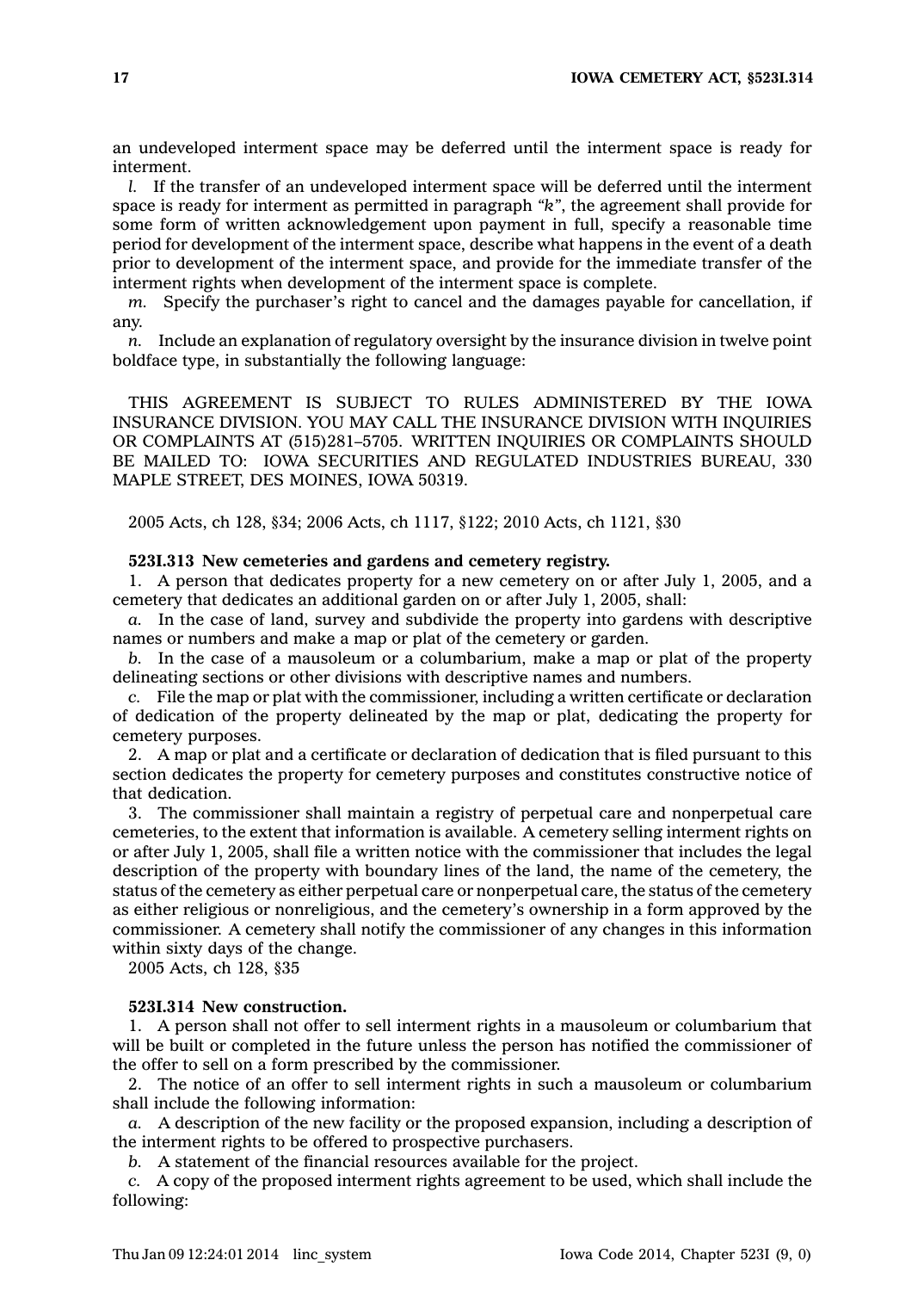#### **§523I.314, IOWA CEMETERY ACT 18**

(1) That purchase payments will be held in trust in accordance with the requirements of chapter 523A until construction of the mausoleum or columbarium is complete.

(2) That the purchaser may request <sup>a</sup> refund of the purchase amount, if construction does not begin within five years of the purchaser's first payment.

(3) That the new facility will operate as <sup>a</sup> perpetual care cemetery in compliance with this chapter, even if the facility is located at <sup>a</sup> nonperpetual care cemetery.

(4) That the purchaser will receive an ownership certificate upon payment in full or, if later, when construction is complete.

3. Unless financing has been secured that is adequate in amount and terms to complete the facility proposed, new construction of <sup>a</sup> mausoleum or columbarium shall not begin until the notice required by this section has been approved by the commissioner.

2005 Acts, ch 128, §36

# **523I.314A Standards for interment spaces.**

1. A standard interment space for full body interment developed on or after July 1, 2007, shall measure at least forty inches in width and ninety-six inches in length.

2. Prior to the sale of interment rights in an undeveloped area of <sup>a</sup> cemetery, internal reference markers shall be installed and maintained no more than one hundred feet apart. The internal reference markers shall be established with reference to survey markers that are no more than two hundred feet apart, have been set by <sup>a</sup> licensed professional land surveyor, and have been documented in <sup>a</sup> plat of survey. Both the map and the plat of survey shall be maintained by the cemetery and made available upon request to the commissioner and to members of the public.

2007 Acts, ch 175, §46; 2012 Acts, ch 1009, §9

# **523I.315 Unpaid care assessments and unoccupied interment spaces.**

1. *Foreclosure — unpaid assessments.* Unpaid care assessments for an unoccupied interment space not under perpetual care shall create <sup>a</sup> lien by the cemetery against the applicable interment space. The cemetery may, following notice, foreclose on the interment space if the amount of the lien exceeds the amount paid for the interment space. If the lien is not paid within one year from the date that notice of foreclosure is served on the owner of record or the owner of record's heirs, the ownership in or right to the unoccupied interment space shall revert to the cemetery that owns the cemetery in which the unoccupied interment space is located.

2. *Abandonment — quiet title action.* A cemetery may file an action to quiet title to determine whether an interment space has been abandoned if the interment space is unoccupied and has not been occupied in the preceding seventy-five years. An action to quiet title shall commence when the cemetery serves notice on the owner of record or the owner of record's heirs declaring that the interment space is considered to be abandoned. If the owner of record or the owner of record's heirs do not respond within three years from the date that notice is served, the abandonment is considered to be complete. The ownership in or right to an abandoned interment space shall revert to the cemetery in which the abandoned interment space is located and the cemetery may sell and convey title to the interment space.

3. *Service of notice.* Notice under this section shall be served personally on the owner of record or the owner of record's heirs, or may be served by mailing notice by certified mail to the owner of record or to the owner of record's heirs at the last known address. If the address of the owner of record or the owner of record's heirs cannot be ascertained, notice of abandonment shall be given by one publication of the notice in the official newspaper of the county in which the cemetery is located.

2005 Acts, ch 128, §37

# **523I.316 Protection of cemeteries and burial sites.**

1. *Existence of cemetery or burial site — notification.* If <sup>a</sup> governmental subdivision is notified of the existence of <sup>a</sup> cemetery, or <sup>a</sup> marked burial site that is not located in <sup>a</sup> dedicated cemetery, within its jurisdiction and the cemetery or burial site is not otherwise provided for under this chapter, the governmental subdivision shall, as soon as is practicable, notify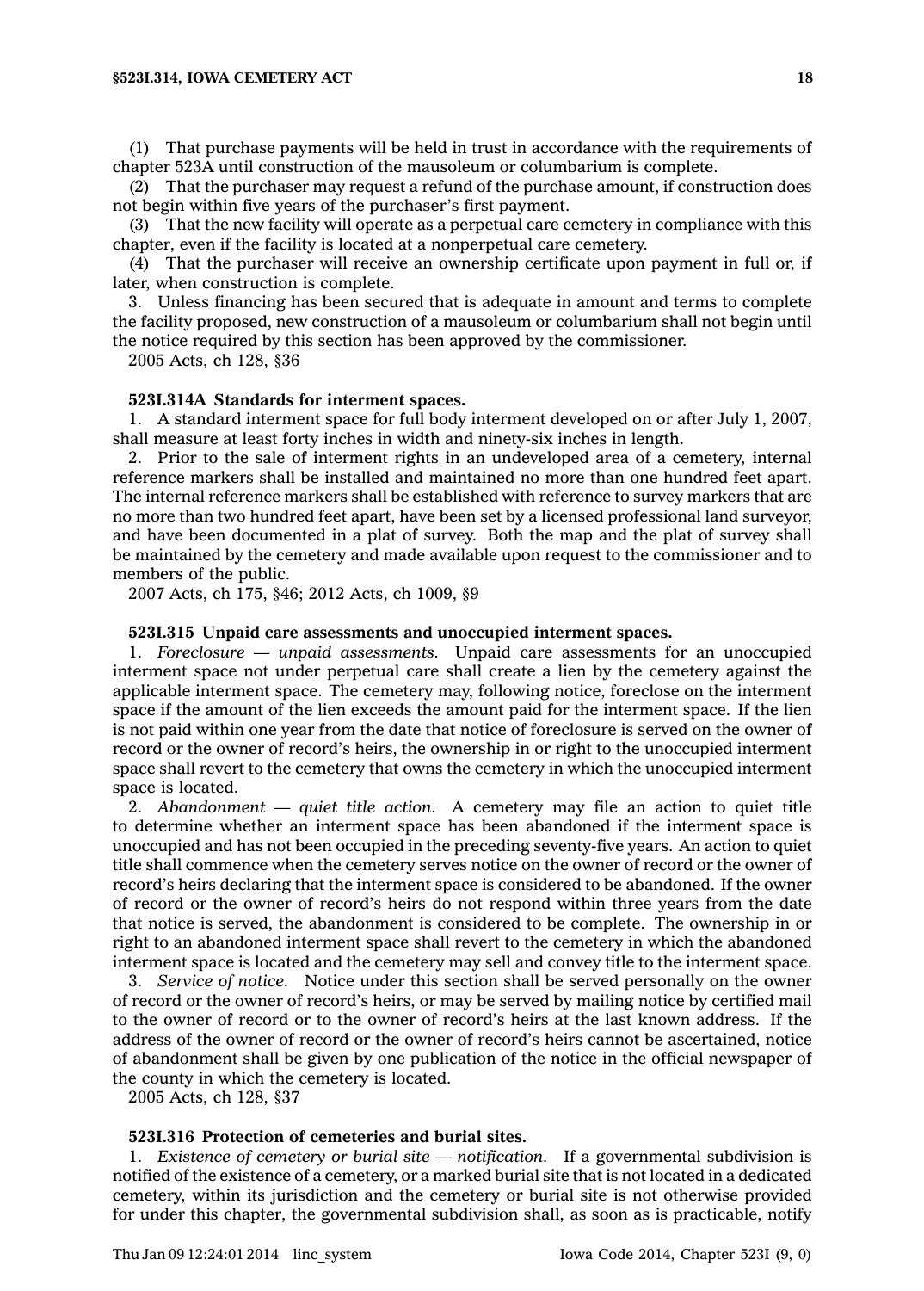the owner of the land upon which the cemetery or burial site is located of the cemetery's or burial site's existence and location. The notification shall include an explanation of the provisions of this section. If there is <sup>a</sup> basis to believe that interment may have occurred more than one hundred fifty years earlier, the governmental subdivision shall also notify the state archaeologist.

2. *Disturbance of interment spaces — penalty.* A person who knowingly and without authorization damages, defaces, destroys, or otherwise disturbs an interment space commits criminal mischief in the third degree. Criminal mischief in the third degree is an aggravated misdemeanor.

3. *Duty to preserve and protect.*

*a.* A governmental subdivision having <sup>a</sup> cemetery, or <sup>a</sup> burial site that is not located within <sup>a</sup> dedicated cemetery, within its jurisdiction, for which preservation is not otherwise provided, shall preserve and protect the cemetery or burial site as necessary to restore or maintain its physical integrity as <sup>a</sup> cemetery or burial site. The governmental subdivision may enter into <sup>a</sup> written agreement to delegate the responsibility for the preservation and protection of the cemetery or burial site to the owner of the property on which the cemetery or burial site is located or to <sup>a</sup> public or private organization interested in historical preservation. The governmental subdivision shall not enter into an agreement with <sup>a</sup> public or private organization to preserve and protect the cemetery or burial site unless the property owner has been offered the opportunity to enter into such an agreement and has declined to do so.

*b.* A governmental subdivision is authorized to expend public funds, in any manner authorized by law, in connection with such <sup>a</sup> cemetery or burial site.

*c.* If <sup>a</sup> governmental subdivision proposes to enter into an agreement with <sup>a</sup> public or private organization pursuant to this subsection to preserve and protect <sup>a</sup> cemetery or burial site that is located on property owned by another person within the jurisdiction of the governmental subdivision, the proposed agreement shall be written, and the governmental subdivision shall provide written notice by ordinary mail of the proposed agreement to the property owner at least fourteen days prior to the date of the meeting at which such proposed agreement will be authorized. The notice shall include the location of the cemetery or burial site and <sup>a</sup> copy of the proposed agreement, and explain that the property owner is required to permit members of the public or private organization reasonable ingress and egress for the purposes of preserving and protecting the cemetery or burial site pursuant to the proposed agreement. The notice shall also include the date, time, and place of the meeting and <sup>a</sup> statement that the property owner has <sup>a</sup> right to attend the meeting and to comment regarding the proposed agreement.

*d.* (1) Subject to chapter 670, <sup>a</sup> governmental subdivision that enters into an agreement with <sup>a</sup> public or private organization pursuant to this subsection is liable for any personal injury or property damage that occurs in connection with the preservation or protection of the cemetery or burial site or access to the cemetery or burial site by the governmental subdivision or the public or private organization.

(2) For the purposes of this paragraph, *"liable"* means liability for every civil wrong which results in wrongful death or injury to <sup>a</sup> person or injury to property or injury to personal or property rights and includes but is not restricted to actions based upon negligence; error or omission; nuisance; breach of duty, whether statutory or other duty; or denial or impairment of any right under any constitutional provision, statute, or rule of law.

*e.* A property owner who is required to permit members of <sup>a</sup> public or private organization reasonable ingress and egress for the purpose of preserving or protecting <sup>a</sup> cemetery or burial site on that owner's property and who acts in good faith and in <sup>a</sup> reasonable manner pursuant to this subsection is not liable for any personal injury or property damage that occurs in connection with the preservation or protection of the cemetery or burial site or access to the cemetery or burial site.

*f.* For the purposes of this subsection, reasonable ingress and egress to <sup>a</sup> cemetery or burial site shall include the following:

(1) A member of <sup>a</sup> public or private organization that has entered into <sup>a</sup> written agreement with the governmental subdivision who desires to visit such <sup>a</sup> cemetery or burial site shall give the property owner at least ten days' written notice of the intended visit.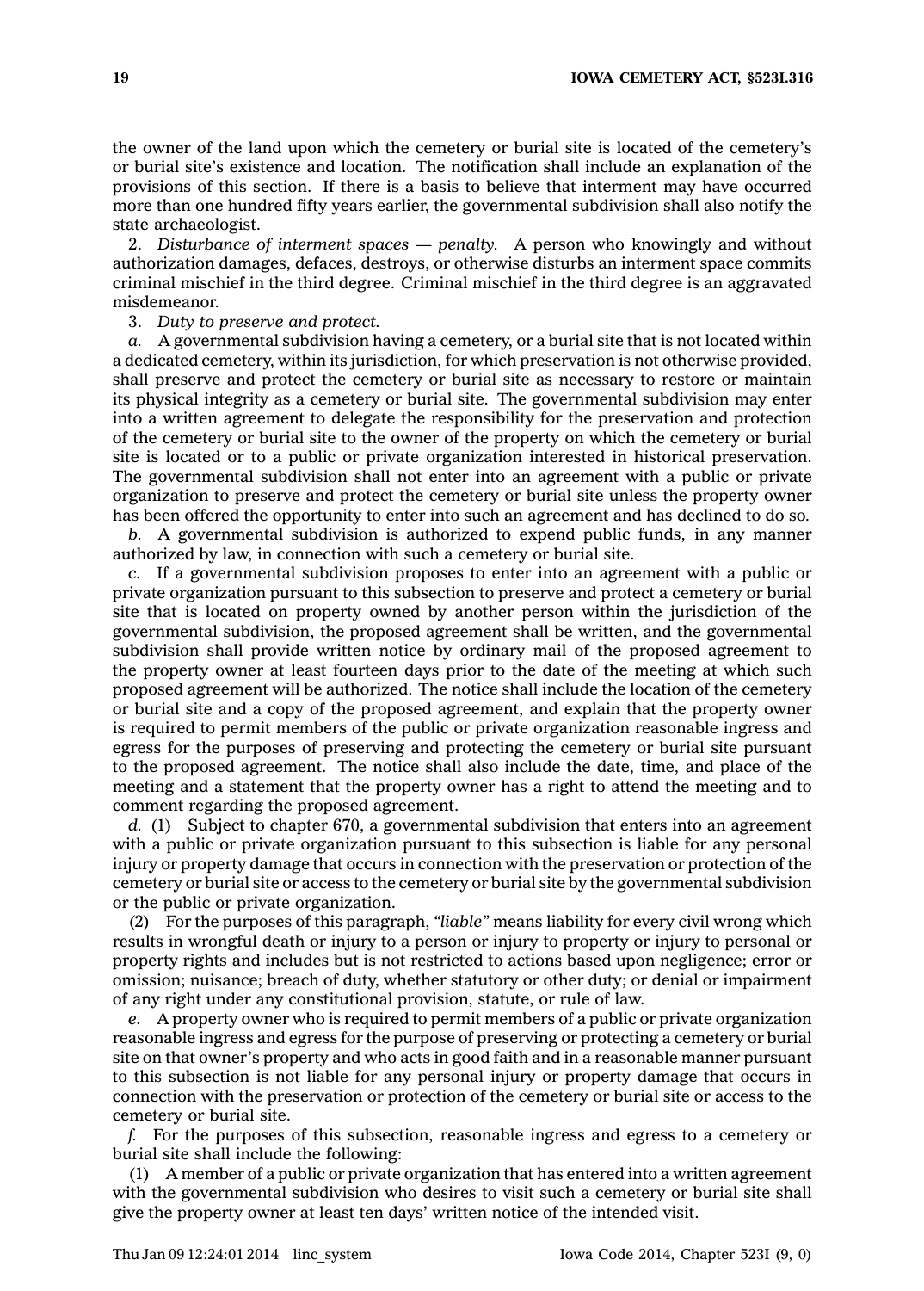#### **§523I.316, IOWA CEMETERY ACT 20**

(2) If the property owner cannot provide reasonable access to the cemetery or burial site on the desired date, the property owner shall provide reasonable alternative dates when the property owner can provide access to the member.

(3) A property owner is not required to make any improvements to that person's property to satisfy the requirement to provide reasonable access to <sup>a</sup> cemetery or burial site pursuant to this subsection.

4. *Confiscation and return of memorials.* A law enforcement officer having reason to believe that <sup>a</sup> memorial or memorialization is in the possession of <sup>a</sup> person without authorization or right to possess the memorial or memorialization may take possession of the memorial or memorialization from that person and turn it over to the officer's law enforcement agency. If <sup>a</sup> law enforcement agency determines that <sup>a</sup> memorial or memorialization the agency has taken possession of rightfully belongs on an interment space, the agency shall return the memorial or memorialization to the interment space, or make arrangements with the person having jurisdiction over the interment space for its return.

5. *Burial sites located on private property.* If <sup>a</sup> person notifies <sup>a</sup> governmental subdivision that <sup>a</sup> burial site of the person's relative is located on property owned by another person within the jurisdiction of the governmental subdivision, the governmental subdivision shall notify the property owner of the location of the burial site and that the property owner is required to permit the person reasonable ingress and egress for the purposes of visiting the burial site of the person's relative.

6. *Discovery of human remains.* Any person discovering human remains shall notify the county or state medical examiner or <sup>a</sup> city, county, or state law enforcement agency as soon as is reasonably possible unless the person knows or has good reason to believe that such notice has already been given or the discovery occurs in <sup>a</sup> cemetery. If there is reason to believe that interment may have occurred more than one hundred fifty years earlier, the governmental subdivision notified shall also notify the state archaeologist. A person who does not provide notice required pursuant to this subsection commits <sup>a</sup> serious misdemeanor.

7. *Adverse possession.* A cemetery or <sup>a</sup> pioneer cemetery is exempt from seizure, appropriation, or acquisition of title under any claim of adverse possession, unless it is shown that all remains in the cemetery or pioneer cemetery have been disinterred and removed to another location.

2005 Acts, ch 128, §38; 2006 Acts, ch 1117, §123; 2009 Acts, ch 179, §144; 2012 Acts, ch 1023, §157

Referred to in §523I.212

### **523I.317 Duty to provide public access.**

A cemetery shall provide or permit public access to the cemetery, at reasonable times and subject to reasonable regulations, so that owners of interment rights and other members of the public have reasonable ingress and egress to the cemetery.

2006 Acts, ch 1117, §124

### SUBCHAPTER IV

# COUNTY CEMETERY COMMISSIONS AND NEGLECTED CEMETERIES

### **523I.401 Neglected cemeteries.**

The commissioner shall create <sup>a</sup> form that interested persons may use to report neglected cemeteries to the commissioner. The commissioner shall catalog and review the neglected cemetery reports received on or before December 31, 2007, conduct site visits as warranted to determine the nature or extent of any neglect, and publish <sup>a</sup> report of findings on or before December 31, 2008.

2005 Acts, ch 128, §39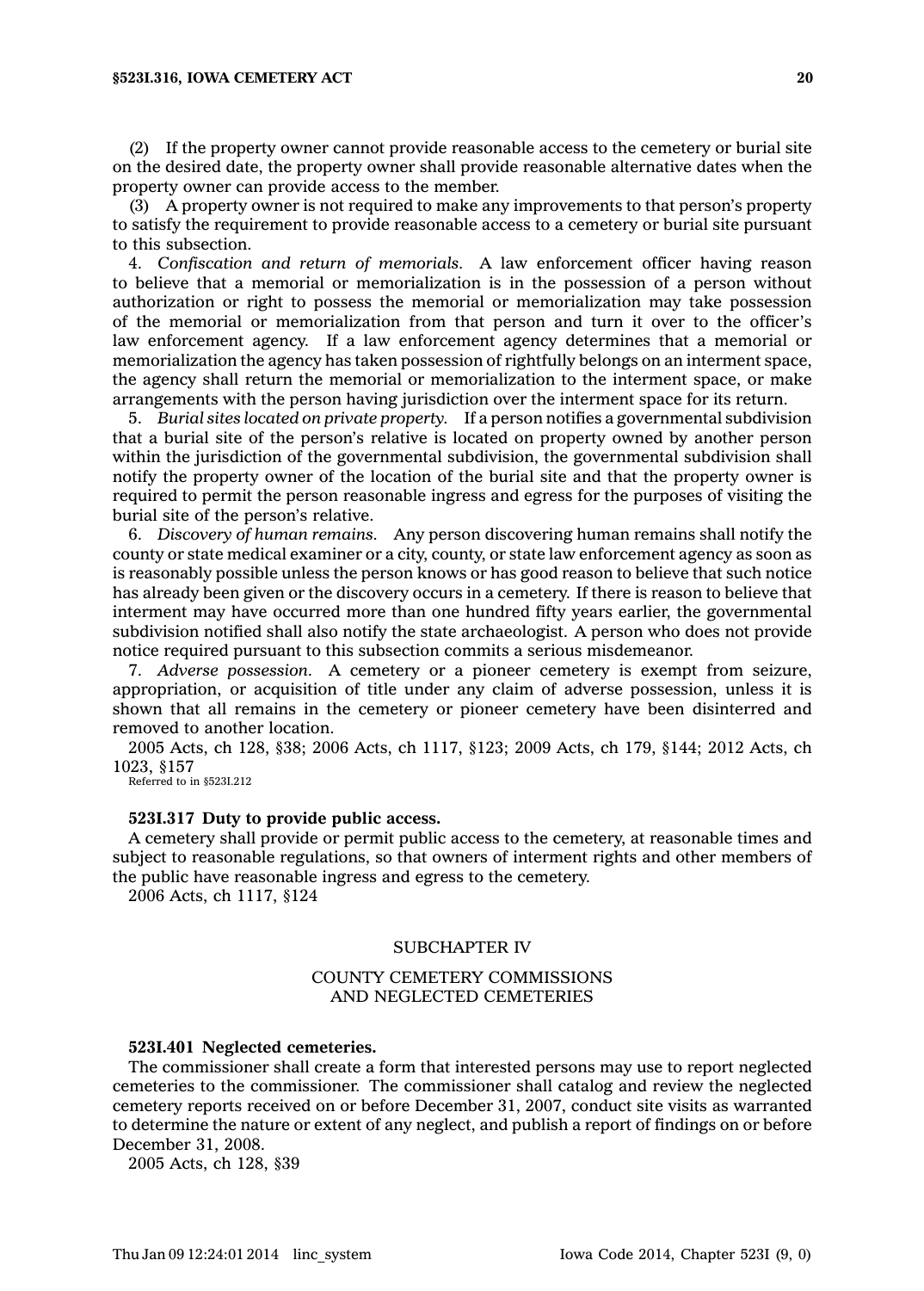## **523I.402 Removal of remains.**

1. Upon <sup>a</sup> showing of good cause, <sup>a</sup> county cemetery commission may file suit in the district court in that county to have remains interred in <sup>a</sup> cemetery owned and operated by the commission removed to another cemetery. All persons in interest, known or unknown, other than the plaintiffs, shall be made defendants to the suit. If any parties are unknown, notice may be given by publication. After hearing and <sup>a</sup> showing of good cause for the removal, the court may order the removal of the remains and the remains shall be properly interred in another cemetery, at the expense of the county. The removal and reinterment of the remains shall be done pursuant to <sup>a</sup> disinterment permit issued under section 144.34 with due care and decency. In deciding whether to order the removal of interred remains, <sup>a</sup> court shall consider present or future access to the cemetery, the historical significance of the cemetery, and the wishes of the parties concerned if they are brought to the court's attention, including the desire of any beneficiaries to reserve their rights to waive <sup>a</sup> reservation of rights in favor of removal, and shall exercise the court's sound discretion in granting or refusing the removal of interred remains.

2. Any heir at law or descendent of <sup>a</sup> deceased person interred in <sup>a</sup> neglected cemetery may file suit in the district court in the county where the cemetery is located to have the deceased person's remains interred in the cemetery removed to another cemetery. The owner of the land, any beneficiaries of any reservation of rights, and any other persons in interest, known or unknown, other than the plaintiffs shall be made defendants. If any parties are unknown, notice may be given by publication. After hearing and upon <sup>a</sup> showing of good cause, the court may order removal and the proper interment of the remains in another cemetery, at the expense of the petitioner. The removal and reinterment shall be done with due care and decency.

2005 Acts, ch 128, §40

### SUBCHAPTER V

### GOVERNMENTAL SUBDIVISIONS

#### **523I.501 Cemetery authorized.**

The governing body of <sup>a</sup> governmental subdivision may purchase, establish, operate, enclose, improve, or regulate <sup>a</sup> cemetery. A cemetery owned or operated by <sup>a</sup> governmental subdivision may sell interment rights subject to the provisions of this chapter.

2005 Acts, ch 128, §41

# **523I.502 Trust for cemetery.**

1. A governmental subdivision that owns or operates <sup>a</sup> cemetery or has control of cemetery property may act as <sup>a</sup> permanent trustee for the perpetual maintenance of interment spaces in the cemetery.

2. To act as <sup>a</sup> trustee, <sup>a</sup> majority of the governmental subdivision's governing body must adopt an ordinance or resolution stating the governmental subdivision's willingness and intention to act as <sup>a</sup> trustee for the perpetual maintenance of cemetery property. When the ordinance or resolution is adopted and the trust is accepted, the trust is perpetual.

2005 Acts, ch 128, §42

### **523I.503 Authority to receive gifts and deposits for care — certificates.**

1. A governmental subdivision that is <sup>a</sup> trustee for the perpetual maintenance of <sup>a</sup> cemetery may adopt reasonable rules governing the receipt of <sup>a</sup> gift or grant from any source.

2. A governmental subdivision that is <sup>a</sup> trustee for <sup>a</sup> person shall accept the amount the governmental subdivision requires for permanent maintenance of an interment space on behalf of that person or <sup>a</sup> decedent.

3. A governmental subdivision's acceptance of <sup>a</sup> deposit for permanent maintenance of an interment space constitutes <sup>a</sup> perpetual trust for the designated interment space.

4. Upon acceptance of <sup>a</sup> deposit, <sup>a</sup> governmental subdivision's secretary, clerk, or mayor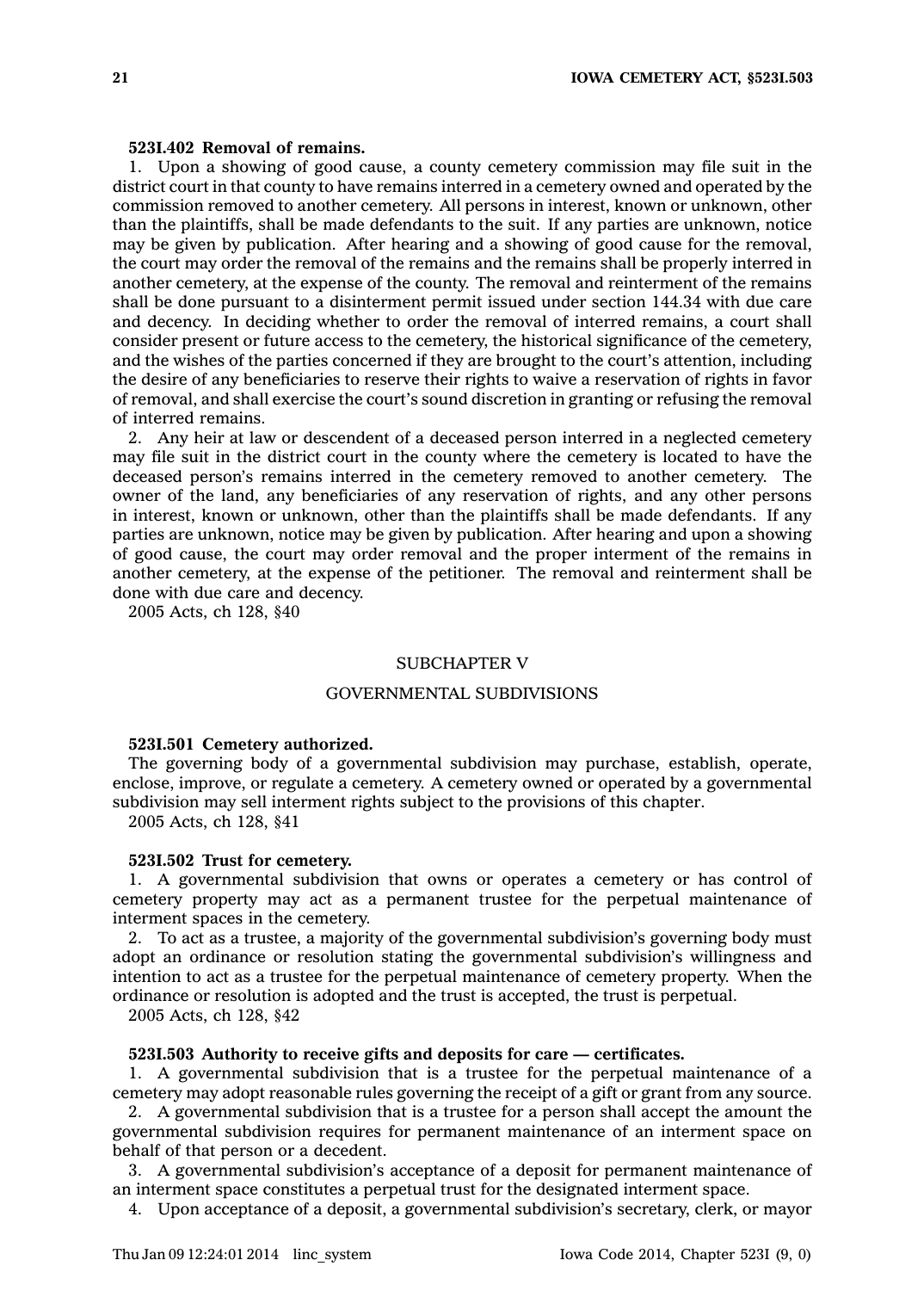shall issue <sup>a</sup> certificate in the name of the governmental subdivision to the trustee or depositor. The certificate shall state all of the following:

*a.* The depositor's name.

*b.* The amount and purpose of the deposit.

*c.* The location, with as much specificity as possible, of the interment space to be maintained.

*d.* Other information required by the governmental subdivision.

5. An individual, association, foundation, or corporation that is interested in the maintenance of <sup>a</sup> neglected cemetery in <sup>a</sup> governmental subdivision's possession and control may donate funds to the cemetery's perpetual trust fund to beautify and maintain the entire cemetery or burial grounds generally.

2005 Acts, ch 128, §43

### **523I.504 Appointment of successor trustee.**

A district judge of <sup>a</sup> county in which <sup>a</sup> cemetery is located shall appoint <sup>a</sup> suitable successor or trustee to faithfully execute <sup>a</sup> trust in accordance with this subchapter if <sup>a</sup> governmental subdivision renounces <sup>a</sup> trust assumed under this subchapter, fails to act as its trustee, <sup>a</sup> vacancy occurs, or the appointment of <sup>a</sup> successor or trustee is otherwise necessary.

2005 Acts, ch 128, §44

### **523I.505 County auditor as trustee.**

1. In the absence of <sup>a</sup> trustee for care funds, unless otherwise provided by law, the care funds shall be placed in the hands of the county auditor, who shall provide <sup>a</sup> receipt for, loan, and make annual reports of the care funds.

2. The county auditor shall not be required to post <sup>a</sup> bond.

3. The county auditor shall serve without compensation, but may, out of the income received, pay all proper items of expense incurred in the performance of the auditor's duties as trustee, if any.

4. The county auditor shall make <sup>a</sup> full report of the trustee's actions and trust funds annually in January. The net proceeds for care funds received by the county auditor as trustee shall be apportioned and credited to each of any separate care funds assigned to the auditor.

5. The county auditor shall turn over the accrued income from each care fund annually to the person having control of the cemetery.

2005 Acts, ch 128, §45 Referred to in §331.502

### **523I.506 Commingling of care funds by governmental subdivisions.**

A governmental subdivision subject to this section may commingle care funds for more than one cemetery for the purposes of investment and administration and may file <sup>a</sup> single report, if each cemetery is appropriately identified and separate records are maintained for each cemetery.

2005 Acts, ch 128, §46

# **523I.507 Investment of care funds by governmental subdivisions.**

Notwithstanding section 12B.10, <sup>a</sup> perpetual care cemetery owned by <sup>a</sup> governmental subdivision may invest and reinvest deposits pursuant to the requirements of this chapter. The trustee shall use the judgment and care under the circumstances then prevailing that persons of prudence, discretion, and intelligence exercise in the management of their own affairs, not in regard to speculation but in regard to the permanent disposition of their funds, considering the probable income as well as the probable safety of their capital. The trustee of the trust funds has <sup>a</sup> fiduciary duty to make reasonable investment decisions and to properly oversee and manage the funds entrusted to the trust fund.

2005 Acts, ch 128, §47

#### **523I.508 Management by governmental subdivisions.**

1. *Political subdivisions as trustees.* Counties, cities, irrespective of their form of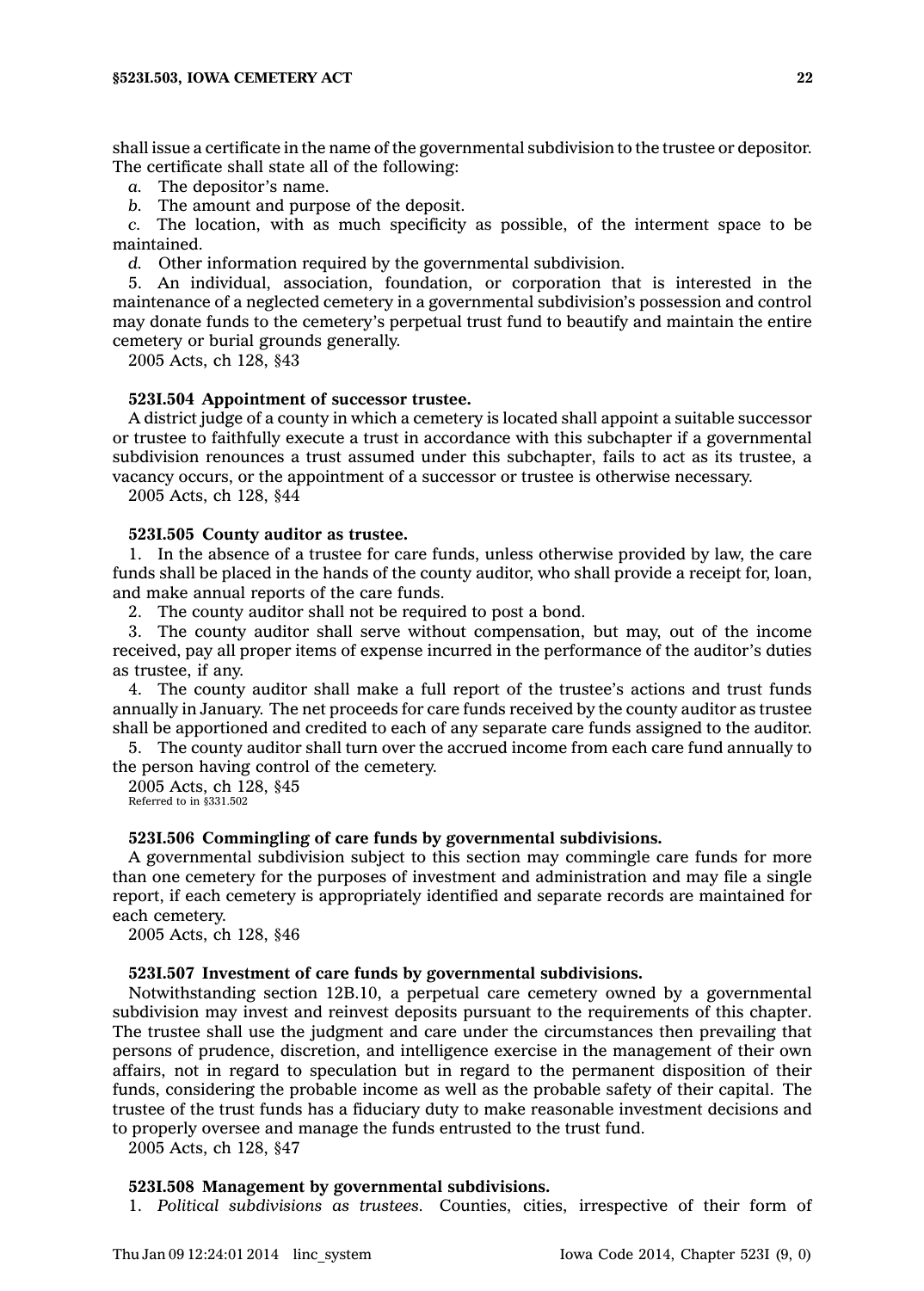government, boards of trustees of cities to whom the management of municipal cemeteries has been transferred by ordinance, and civil townships wholly outside of any city, are trustees in perpetuity, and are required to accept, receive, and expend all moneys and property donated or left to them by bequest for perpetual care, and that portion of interment space sales or permanent charges made against interment spaces which has been set aside in <sup>a</sup> perpetual care fund for which there is no other acting trustee, shall be used in caring for the property of the donor or lot owner who by purchase or otherwise has provided for the perpetual care of an interment space in any cemetery, or in accordance with the terms of the donation, bequest, or agreement for sale and purchase of an interment space, and the money or property thus received shall be used for no other purpose.

2. *Authority to invest funds — current care charge payments.*

*a.* The board of supervisors, mayor and council, or other elected governmental body, as the case may be, may receive and invest all moneys and property, donated or bequeathed, and that portion of cemetery lot sales and permanent charges made against cemetery lots which have been set aside in <sup>a</sup> perpetual care fund, and in so investing, shall use the judgment and care under the circumstances then prevailing that persons of prudence, discretion, and intelligence exercise in the management of their own affairs not in regard to speculation but in regard to the permanent disposition of their funds, considering the probable income as well as the probable safety of their capital. The trustee of the trust funds has a fiduciary duty to make reasonable investment decisions and to properly oversee and manage the funds entrusted to the trust fund. The income from the investment shall be used in caring for the property of the donor in any cemetery, or as provided in the terms of the gift or donations or agreement for sale and purchase of <sup>a</sup> cemetery lot.

*b.* All current care charge payments received shall be allocated to the perpetual care fund or to the fund paying the costs of cemetery operations. Care charge payments received one year or more after the date they were incurred shall be used to fund the cost of operating the cemetery. Care charge payments received one year or more in advance of their due date shall be deposited in the perpetual care fund. Interest from the perpetual care fund shall be used for the maintenance of both occupied and unoccupied lots or spaces. Any remaining interest may be used for costs of access roads and paths, fencing, and general maintenance of the cemetery. Lots under perpetual care shall be maintained in accordance with the cemetery covenants of sale.

3. *Resolution of acceptance — interest.*

*a.* Before any part of the principal may be invested or used, the county, city, board of trustees of <sup>a</sup> city to whom the management of <sup>a</sup> municipal cemetery has been transferred by ordinance, or civil township shall, by resolution, accept the moneys described in subsection 1 and, by resolution, shall provide for the payment of interest annually to the appropriate fund, or to the cemetery, or the person in charge of the cemetery, to be used in caring for or maintaining the individual property of the donor in the cemetery, or interment spaces which have been sold if provision was made for perpetual care, all in accordance with the terms of the donation or bequest, or the terms of the sale or purchase of an interment space.

*b.* If there is no person in charge of the cemetery, the income from the fund shall be expended under the direction of the board of supervisors, city council, board of trustees, or civil township trustees, as the case may be, in accordance with the terms of the donation or bequest, or the terms of the sale or purchase of an interment space.

4. *Delegates to conventions.* A township having one or more cemeteries under its control may designate up to two officials from each cemetery as delegates to attend meetings of cemetery officials, and certain expenses of the delegates not exceeding twenty-five dollars for each delegate, including association dues, may be paid out of the cemetery fund of the township.

5. *Subscribing to publications.* The cemetery officials of every township having <sup>a</sup> cemetery under its control may subscribe to one or more publications devoted exclusively to cemetery management, and the subscriptions may be paid out of the cemetery fund of the township.

2005 Acts, ch 128, §48; 2006 Acts, ch 1117, §125; 2012 Acts, ch 1023, §157 Referred to in §636.23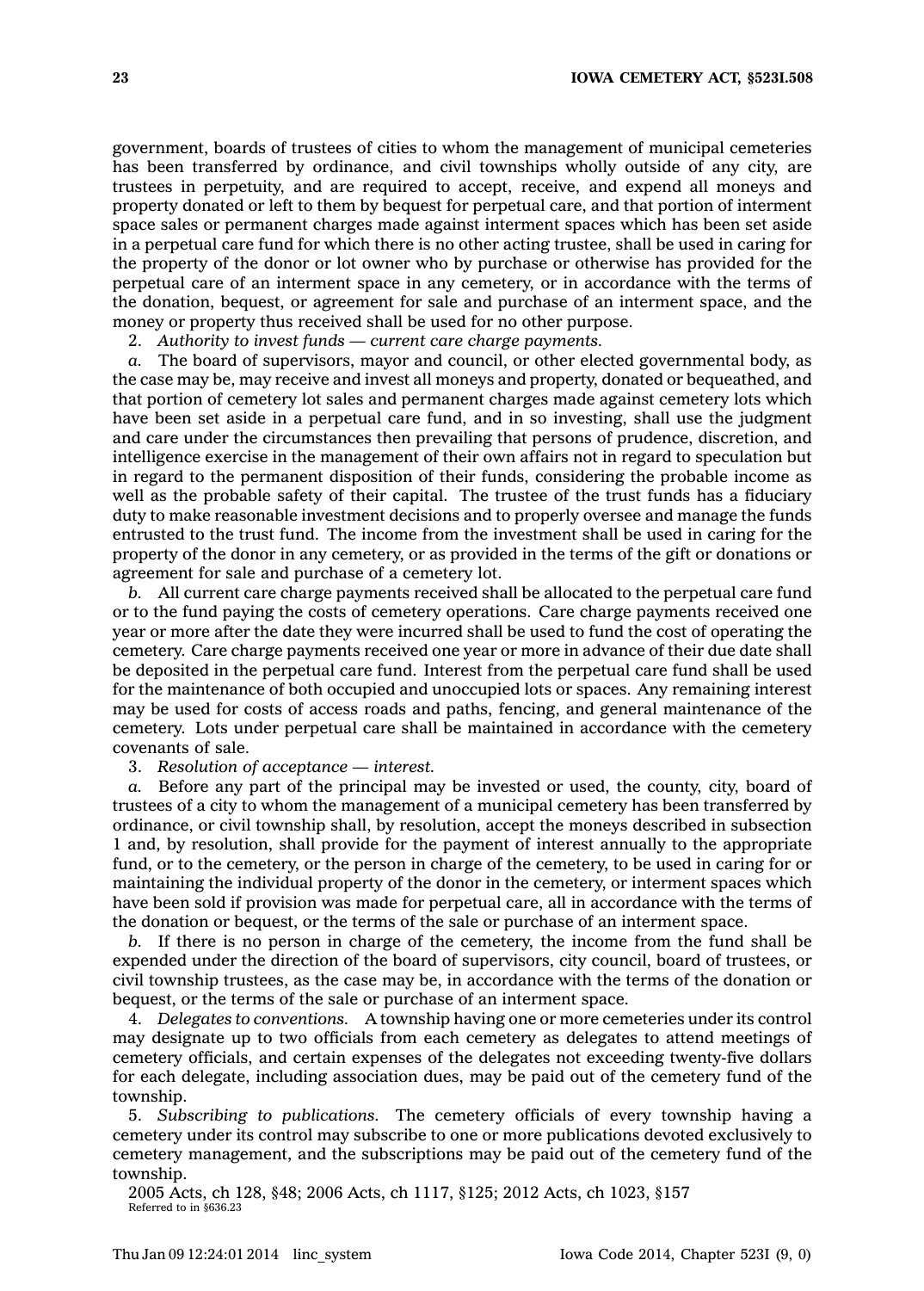## SUBCHAPTER VI

## GENERAL PROVISIONS

### **523I.601 Settlement of estates — maintenance fund.**

The court in which the estate of <sup>a</sup> deceased person is administered, before final distribution, may allow and set apart from the estate <sup>a</sup> sum sufficient to provide an income adequate to pay for the perpetual care and upkeep of the interment space in which the body of the deceased is buried, except where perpetual care has otherwise been provided for. The sum so allowed and set apart shall be paid to <sup>a</sup> trustee as provided by this chapter.

2005 Acts, ch 128, §49; 2006 Acts, ch 1010, §148

# **523I.602 Management by trustee.**

1. *Trustee appointed — trust funds.* The owners of, or any party interested in, <sup>a</sup> cemetery may, by petition presented to the district court of the county where the cemetery is situated, have <sup>a</sup> trustee appointed with authority to receive any and all moneys or property that may be donated for and on account of the cemetery and to invest, manage, and control the moneys or property under the direction of the court. However, the trustee shall not be authorized to receive any gift, except with the understanding that the principal sum is to be <sup>a</sup> permanent fund, and only the net proceeds therefrom shall be used in carrying out the purpose of the trust created, and all such funds shall be exempt from taxation.

2. *Requisites of petition.* The petition shall state the amount proposed to be placed in such trust fund, the manner of investment thereof, and the provisions made for the disposition of any surplus income not required for the care and upkeep of the property described in such petition.

3. *Approval of court —surplus fund.* Such provisions shall be subject to the approval of the court and when so approved the trust fund and the trustee thereof shall, at all times, be subject to the orders and control of the court and such surplus arising from the trust fund shall not be used except for charitable, eleemosynary, or public purposes under the direction of the court.

4. *Receipt —record.* Every such trustee shall execute and deliver to the donor <sup>a</sup> receipt showing the amount of money or other property received, and the use to be made of the net proceeds from the same, duly attested by the clerk of the court granting letters of trusteeship, and the trustee shall keep <sup>a</sup> signed and attested copy of the receipt.

5. *Investments.* Any such trustee may receive and invest all moneys and property, so donated or bequeathed, and that portion of cemetery lot sales and permanent charges made against interment spaces which has been set aside in <sup>a</sup> perpetual care fund, in such authorized investments and in the manner prescribed in section 636.23.

6. *Bond — approval —oath.* Every such trustee before entering upon the discharge of the trustee's duties or at any time thereafter when required by the court shall give <sup>a</sup> bond in an amount as may be required by the court, approved by the clerk, and conditioned for the faithful discharge of the trustee's duties, and take and subscribe an oath the same in substance as the condition of the bond, which bond and oath must be filed with the clerk.

7. *Clerk — duty of.* At the time of filing each bond and oath the clerk shall at once advise the court as to the amount of the principal fund in the hands of such trustee, the amount of the bond filed, and whether it is good and sufficient for the amount given.

8. *Compensation — costs.* Such trustee shall serve without compensation, but may, out of the income received, pay all proper items of expense incurred in the performance of the trustee's duties, including cost of the bond, if any.

9. *Annual report.* Such trustee shall make <sup>a</sup> full report of the trustee's doings in the month of January following appointment and in January of each successive year. In each report the trustee shall apportion the net proceeds received from the sum total of the permanent funds assigned to the trustee in trust.

10. *Removal — vacancy filled.* Any such trustee may be removed by the court at any time for cause, and in the event of removal or death, the court shall appoint <sup>a</sup> new trustee and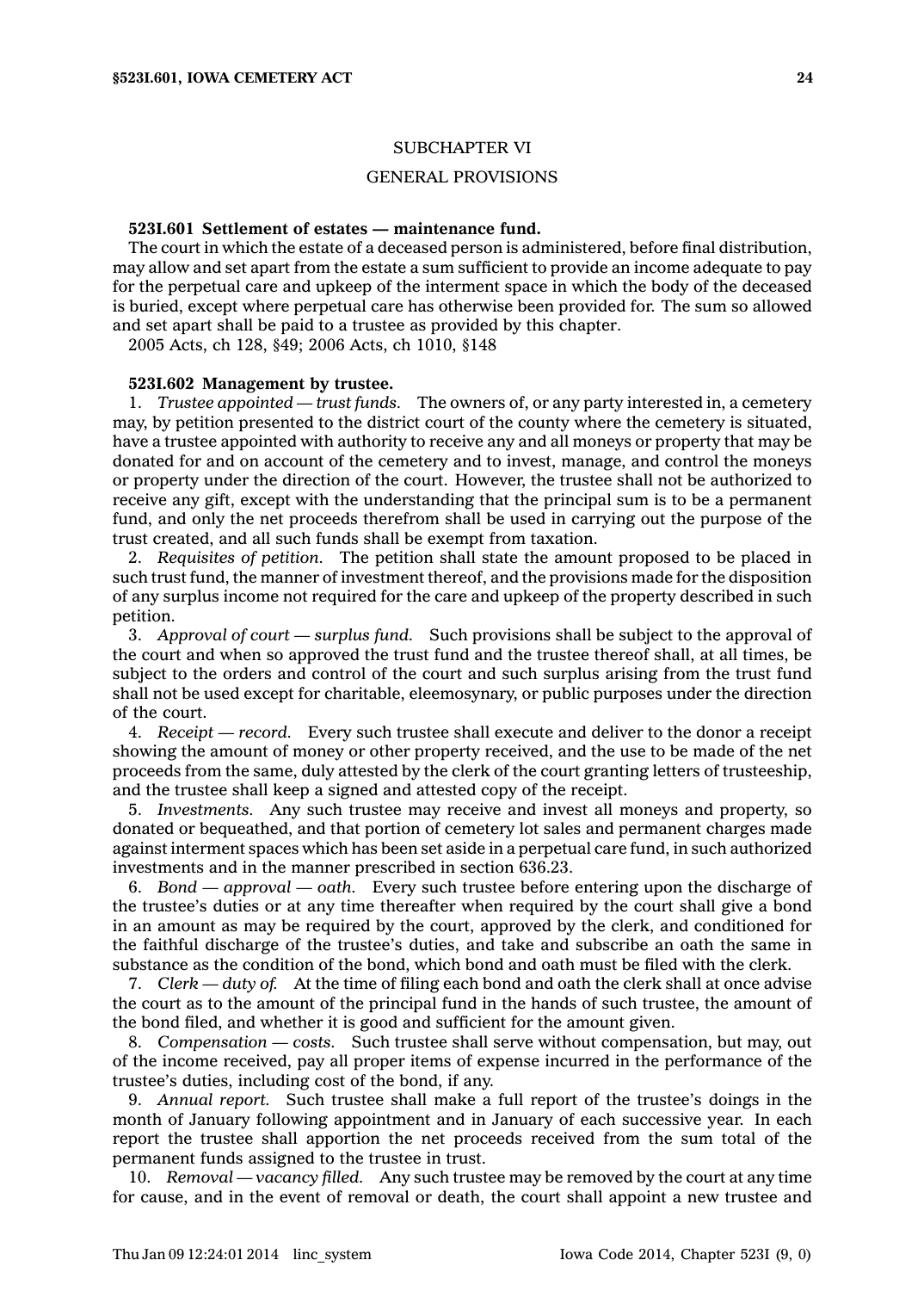require the new trustee's predecessor or the predecessor's personal representative to make <sup>a</sup> full accounting.

2005 Acts, ch 128, §50; 2009 Acts, ch 21, §8 Referred to in §602.8102(81)

# **523I.603 Owners of interment rights.**

1. An interment space in which exclusive rights of interment are conveyed is presumed to be the separate property of the person named as grantee in the certificate of interment rights or other instrument of conveyance.

2. Two or more owners of interment rights may designate <sup>a</sup> person to represent the interment space and file notice of the designation of <sup>a</sup> representative with the cemetery. If notice is not filed, the cemetery may inter or permit an interment in the interment space at the request or direction of <sup>a</sup> registered co-owner of the interment space.

2005 Acts, ch 128, §51

#### **523I.604 Lien against cemetery property.**

1. A cemetery, by contract, may incur indebtedness as necessary to conduct its business and may secure the indebtedness by mortgage, deed of trust, or other lien against its property. 2. A mortgage, deed of trust, or other lien placed on dedicated cemetery property, or on cemetery property that is later dedicated with the consent of the holder of the lien, does not affect the dedication and is subject to the dedication. A sale on foreclosure of the lien is

subject to the dedication of the property for cemetery purposes.

2005 Acts, ch 128, §52

# **523I.605 Private care of graves.**

This subchapter does not affect the right of <sup>a</sup> person who has an interest in an interment space, or who is <sup>a</sup> relative of <sup>a</sup> decedent interred in <sup>a</sup> cemetery, to beautify or maintain an interment space individually or at the person's own expense in accordance with reasonable rules established by the cemetery.

2005 Acts, ch 128, §53

# SUBCHAPTER VII

# LAWN CRYPTS

### **523I.701 Requirements for lawn crypts.**

A lawn crypt shall not be installed unless all of the following apply:

1. The lawn crypt is constructed of concrete and reinforced steel or other comparable durable material.

2. The lawn crypt is installed on not less than six inches of rock, gravel, or other drainage material.

3. The lawn crypt provides <sup>a</sup> method to drain water out of the lawn crypt.

4. The lawn crypt is capable of withstanding the weight of the soil and sod above the top surface and the weight of machinery and equipment normally used in the maintenance of the cemetery.

5. Except as provided by section 523I.702, the lawn crypt is installed in multiple units of ten or more.

6. The lawn crypt shall be installed in compliance with any applicable law or rule adopted by the Iowa department of public health.

2005 Acts, ch 128, §54 Referred to in §523I.702

# **523I.702 Request to install lawn crypts in fewer than ten units.**

1. A lawn crypt may be installed in fewer than ten units if it is installed in an interment space pursuant to <sup>a</sup> written request to the commissioner signed by the owner or owners of the interment space.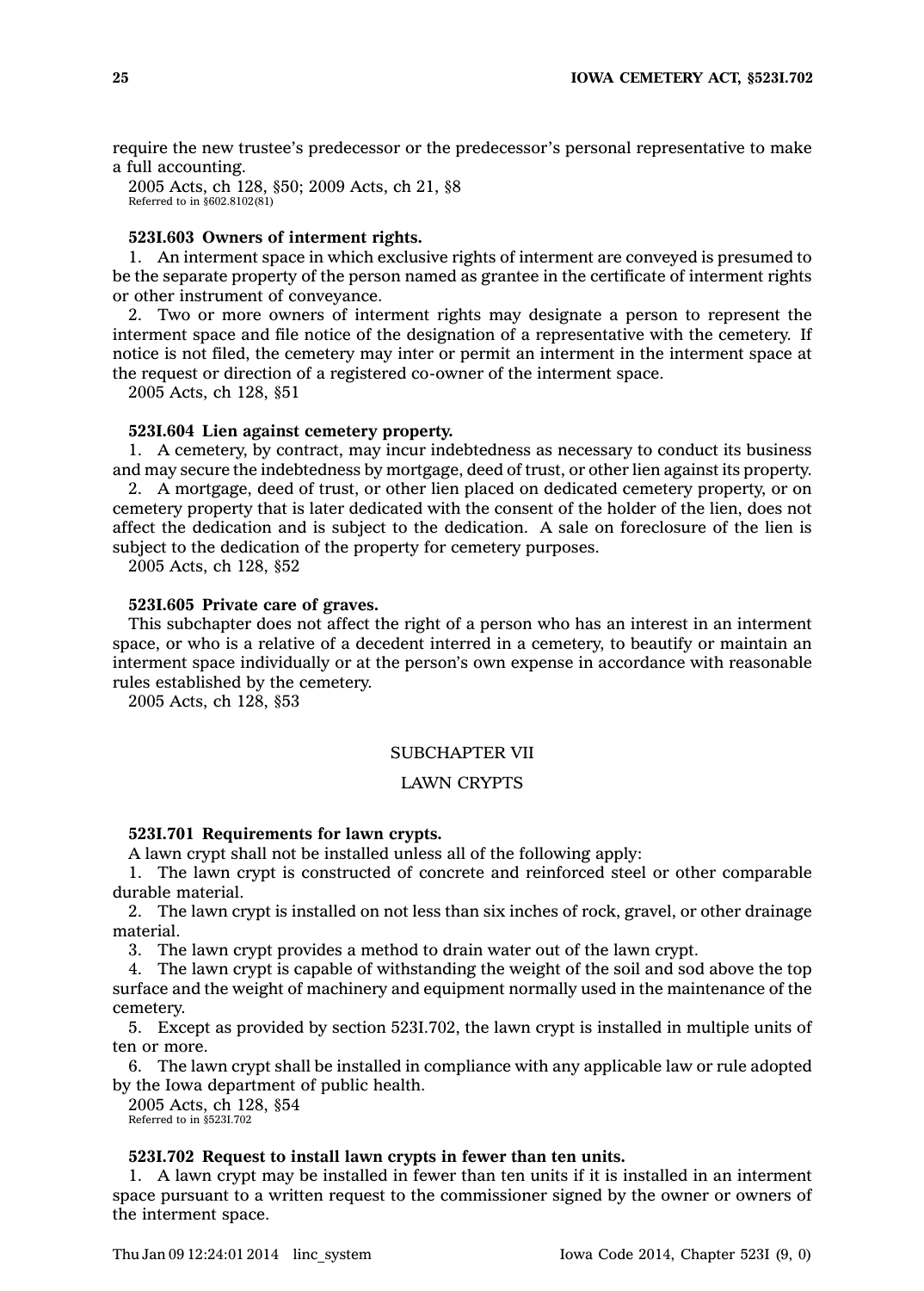2. The written request shall be filed on <sup>a</sup> form prescribed by the commissioner and shall contain substantially all of the following information:

*a.* The owner's name and address.

*b.* The name of the cemetery and the owner of the cemetery.

*c.* The number of lawn crypt units to be installed.

*d.* A description of the interment spaces.

*e.* A statement that the lawn crypt meets the requirements of section 523I.701, including all of the following:

(1) A statement that the lawn crypt will be constructed of concrete and reinforced steel or other comparable durable materials.

(2) A statement that the lawn crypt will be installed on not less than six inches of rock, gravel, or other drainage material.

(3) A statement that the lawn crypt will provide <sup>a</sup> method to drain water out of the lawn crypt.

(4) A statement that the outside top surface of the lawn crypt at the time of installation will be capable of withstanding the weight of the soil and sod above the top surface and the weight of machinery and equipment normally used in the maintenance of the cemetery.

*f.* A statement that the space in which the lawn crypt is to be installed is located in <sup>a</sup> garden. *g.* The date on which <sup>a</sup> representative of the cemetery signed the form.

2005 Acts, ch 128, §55 Referred to in §523I.701

# SUBCHAPTER VIII

# PERPETUAL CARE CEMETERIES — REQUIREMENTS

#### **523I.801 Applicability and conversion by nonperpetual care cemeteries.**

1. All cemeteries are designated as either "perpetual care cemeteries" or "nonperpetual care cemeteries" for the purposes of this chapter. A cemetery that represents that it is offering perpetual care on or after July 1, 2005, is subject to this subchapter.

2. A cemetery that operates <sup>a</sup> nonperpetual care cemetery may elect to become <sup>a</sup> perpetual care cemetery if at all times subsequent to the date of the election, the cemetery complies with the other requirements of this subchapter except section 523I.805.

2005 Acts, ch 128, §56

### **523I.802 Advertising.**

1. A cemetery shall not advertise, represent, guarantee, promise, or contract to provide or offer perpetual care or use terms or phrases like permanent care, permanent maintenance, care forever, continuous care, eternal care, or everlasting care to imply that <sup>a</sup> certain level of care and financial security will be furnished or is guaranteed except in compliance with the provisions of this subchapter.

2. A cemetery or person advertising or selling interment rights shall not represent that the purchase of the interment rights is or will be <sup>a</sup> desirable speculative investment for resale purposes.

2005 Acts, ch 128, §57 [P] Similar provision, see §523I.308

### **523I.803 Perpetual care registry.**

1. A cemetery that operates <sup>a</sup> perpetual care cemetery shall maintain <sup>a</sup> registry of individuals who have purchased interment rights in the cemetery subject to the care fund requirements of this subchapter.

2. The registry shall include the amount deposited in trust for each interment rights agreement entered into on or after July 1, 1995.

2005 Acts, ch 128, §58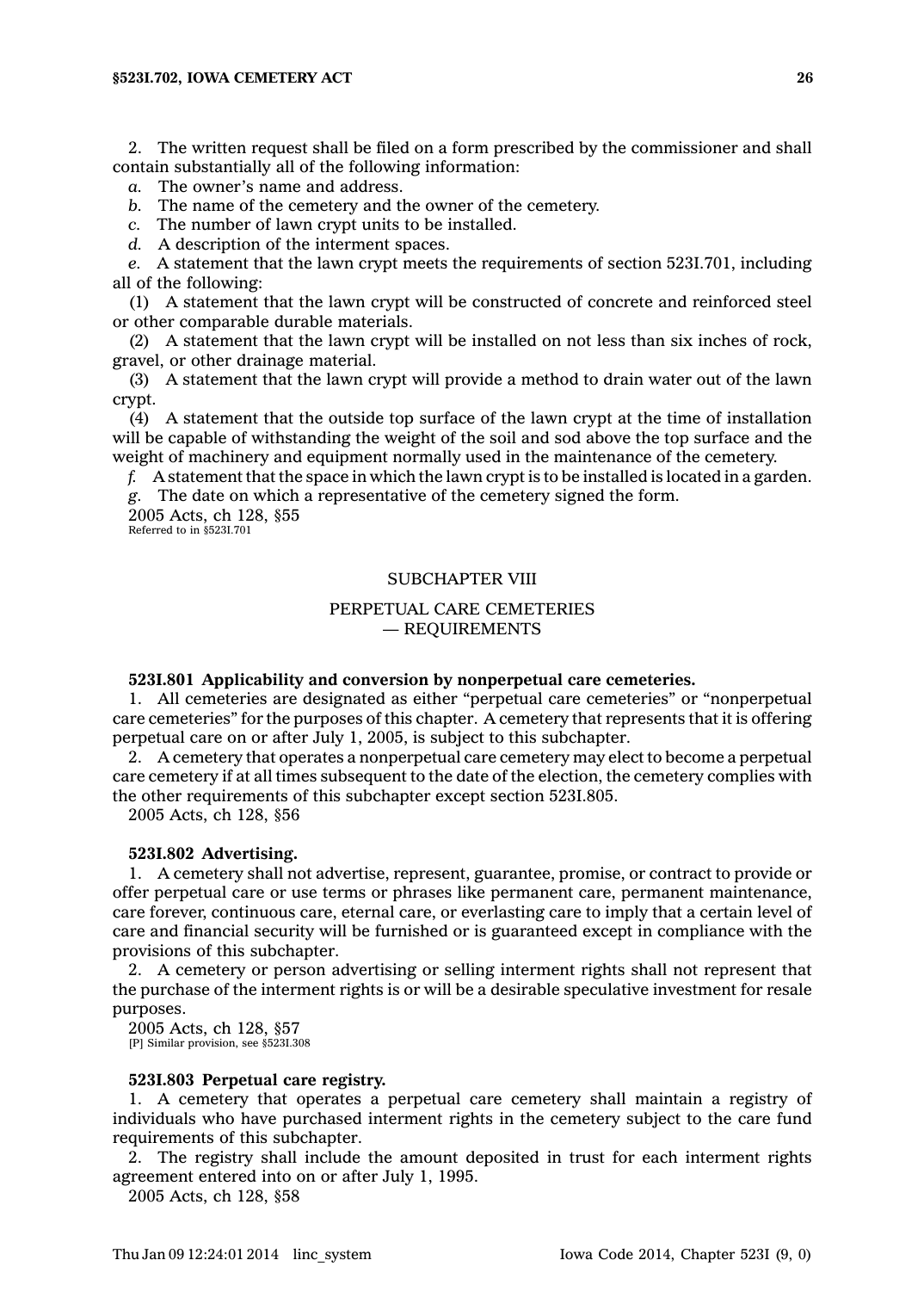### **523I.804 Use of gift for special care.**

A trustee may accept and hold money or property transferred to the trustee in trust for the purpose of applying the principal or income of the money or property transferred for <sup>a</sup> purpose consistent with the purpose of <sup>a</sup> perpetual care cemetery, including the following:

1. Improvement or embellishment of any part of the cemetery.

2. Erection, renewal, repair, or preservation of <sup>a</sup> monument, fence, building, or other structure in the cemetery.

3. Planting or cultivation of plants in or around the cemetery.

4. Special care of or embellishment of an interment space, section, or building in the cemetery.

2005 Acts, ch 128, §59

#### **523I.805 Initial deposit.**

1. A cemetery owned or operated by <sup>a</sup> political subdivision of this state is not required to make <sup>a</sup> minimum initial deposit in <sup>a</sup> care fund. Any other cemetery commencing business in this state on or after July 1, 2005, shall not sell interment spaces unless the cemetery has <sup>a</sup> care fund of at least twenty-five thousand dollars in cash.

2. If an initial deposit is made by <sup>a</sup> cemetery to satisfy subsection 1, the initial twenty-five thousand dollar deposit may be withdrawn by the cemetery when the care fund balance reaches one hundred thousand dollars. An affidavit shall be filed with the commissioner providing prior notice of the intended withdrawal of the initial deposit and attesting that the money has not previously been withdrawn. Upon <sup>a</sup> showing by the cemetery that the initial deposit has not previously been withdrawn, the commissioner shall approve withdrawal of the money and the withdrawal shall take place within one year after the care fund balance reaches one hundred thousand dollars.

2005 Acts, ch 128, §60 Referred to in §523I.801

#### **523I.806 Irrevocable trust.**

1. A perpetual care cemetery shall establish <sup>a</sup> care fund as an irrevocable trust to provide for the care of the cemetery, which shall provide for the appointment of <sup>a</sup> trustee, with perpetual succession.

2. The care fund shall be administered under the jurisdiction of the district court of the county where the cemetery is located. Notwithstanding chapter 633A, annual reports shall not be required unless specifically required by the district court. Reports shall be filed with the court when necessary to receive approval of appointments of trustees, trust agreements and amendments, changes in fees or expenses, and other matters within the court's jurisdiction. A court having jurisdiction over <sup>a</sup> care fund shall have full jurisdiction to approve the appointment of trustees, the amount of surety bond required, if any, and investment of funds.

2005 Acts, ch 128, §61; 2006 Acts, ch 1030, §65

### **523I.807 Care fund deposits.**

1. To continue to operate as <sup>a</sup> perpetual care cemetery, <sup>a</sup> cemetery shall set aside and deposit in the care fund an amount equal to or greater than fifty dollars or twenty percent of the gross selling price received by the cemetery for each sale of interment rights, whichever is more.

2. A cemetery may require <sup>a</sup> contribution to the care fund for perpetual care of <sup>a</sup> memorial or memorialization placed in the cemetery. A cemetery may establish <sup>a</sup> separate care fund for this purpose. The contributions shall be nonrefundable and shall not be withdrawn from the trust fund once deposited. The amount charged shall be uniformly charged on every installation of <sup>a</sup> memorial, based on the height and width of the memorial or the size of the ground surface area used for the memorial. A fee for special care of <sup>a</sup> memorial may be collected if the terms of the special care items and arrangements are clearly specified in the interment rights agreement. Except as otherwise provided in an interment rights agreement, <sup>a</sup> cemetery is not liable for repair or maintenance of memorials or vandalism. A cemetery may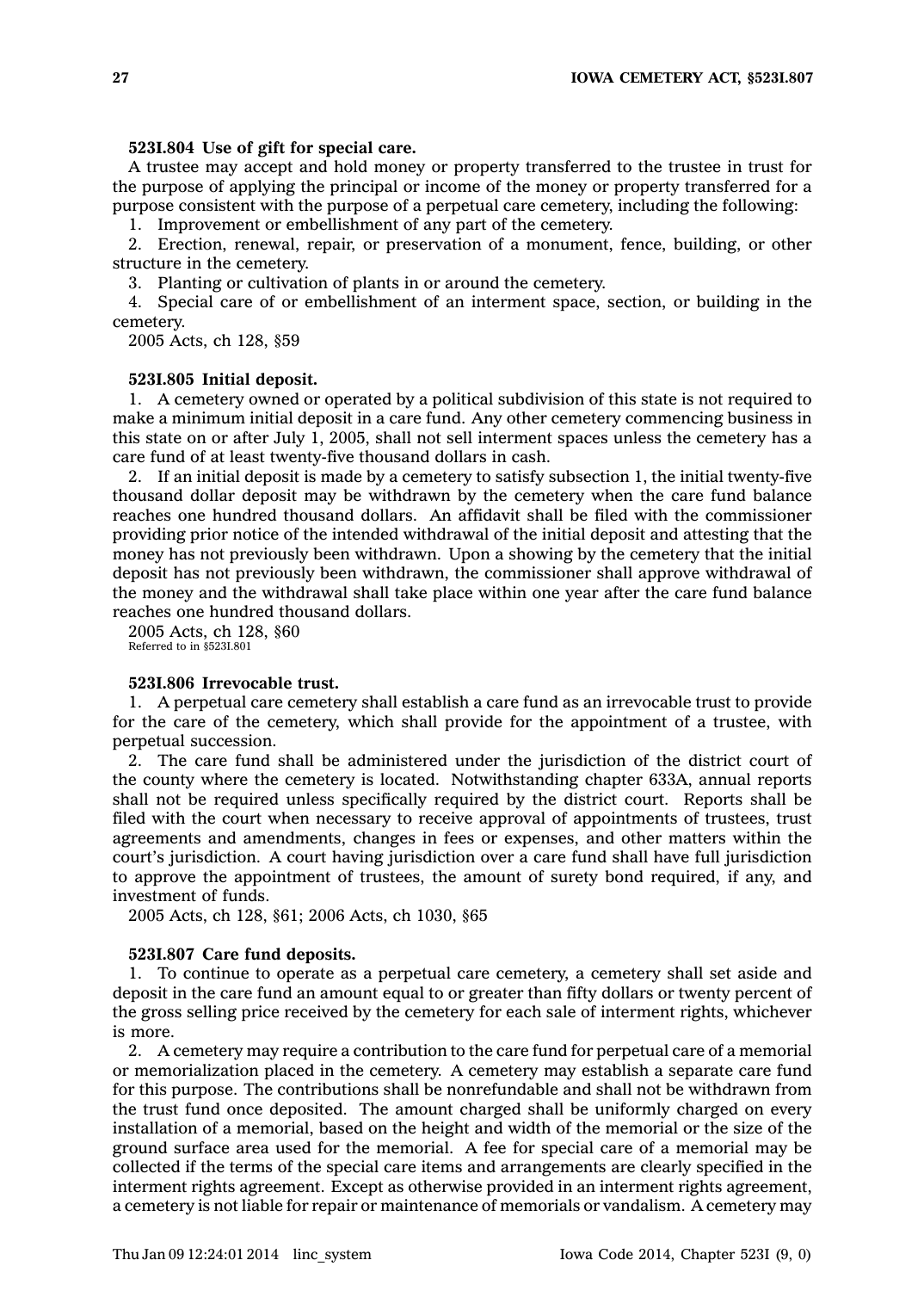use income from <sup>a</sup> care fund to repair or replace memorials or interment spaces damaged by vandalism or acts of God.

3. Moneys shall be deposited in the care fund no later than the fifteenth day after the close of the month when the cemetery receives the final payment from <sup>a</sup> purchaser of interment rights.

2005 Acts, ch 128, §62

### **523I.808 Examination fee.**

An examination fee shall be submitted with the cemetery's annual report in an amount equal to five dollars for each certificate of interment rights issued during the fiscal year covered by the report. The cemetery may charge the examination fee directly to the purchaser of the interment rights.

2005 Acts, ch 128, §63; 2007 Acts, ch 175, §47 Referred to in §523I.213

# **523I.809 Trust agreement provisions.**

1. A trust agreement shall provide for the appointment of at least one trustee, with perpetual succession, in case the cemetery is dissolved or ceases to be responsible for the cemetery's care.

2. A cemetery and the trustee or trustees of the care fund may, by agreement, amend the instrument that established the fund to include any provision that is necessary to comply with the requirements of this chapter.

3. A cemetery is responsible for the deposit of all moneys required to be placed in <sup>a</sup> care fund.

4. The commissioner may require the amending of <sup>a</sup> trust agreement that is not in accord with the provisions of this chapter.

2005 Acts, ch 128, §64

#### **523I.810 Care funds.**

1. A trustee of <sup>a</sup> care fund shall use the judgment and care under the circumstances then prevailing that persons of prudence, discretion, and intelligence exercise in the management of their own affairs, not in regard to speculation but in regard to the permanent disposition of their funds, considering the probable income as well as the probable safety of their capital. The trustee of <sup>a</sup> care fund has <sup>a</sup> fiduciary duty to make reasonable investment decisions and to properly oversee and manage the funds entrusted to the care fund.

*a.* A financial institution may serve as <sup>a</sup> trustee if granted those powers under the laws of this state or of the United States. A financial institution acting as <sup>a</sup> trustee of <sup>a</sup> care fund under this chapter shall invest the funds in accordance with applicable law.

*b.* A financial institution acting as <sup>a</sup> trustee of <sup>a</sup> care fund under this chapter has <sup>a</sup> fiduciary duty to make reasonable investment decisions and to properly oversee and manage the funds entrusted to the financial institution. The commissioner may take enforcement action against <sup>a</sup> financial institution in its capacity as trustee for <sup>a</sup> breach of fiduciary duty under this chapter.

*c.* Care fund moneys may be deposited pursuant to <sup>a</sup> master trust agreement, if each care fund is treated as <sup>a</sup> separate beneficiary of the trust and each care fund is separable. The master trust shall maintain <sup>a</sup> separate accounting of principal and income for each care fund. Moneys deposited under <sup>a</sup> master trust agreement may be commingled by the financial institution for investment purposes.

*d.* Subject to <sup>a</sup> master trust agreement, the cemetery may appoint an independent investment advisor to advise the financial institution about investment of the care fund.

*e.* Subject to an agreement between the cemetery and the financial institution, the financial institution may receive <sup>a</sup> reasonable fee from the care fund for services rendered as trustee.

*f.* If the amount of <sup>a</sup> care fund exceeds two hundred thousand dollars, the cemetery or any officer, director, agent, employee, or affiliate of the cemetery shall not serve as trustee unless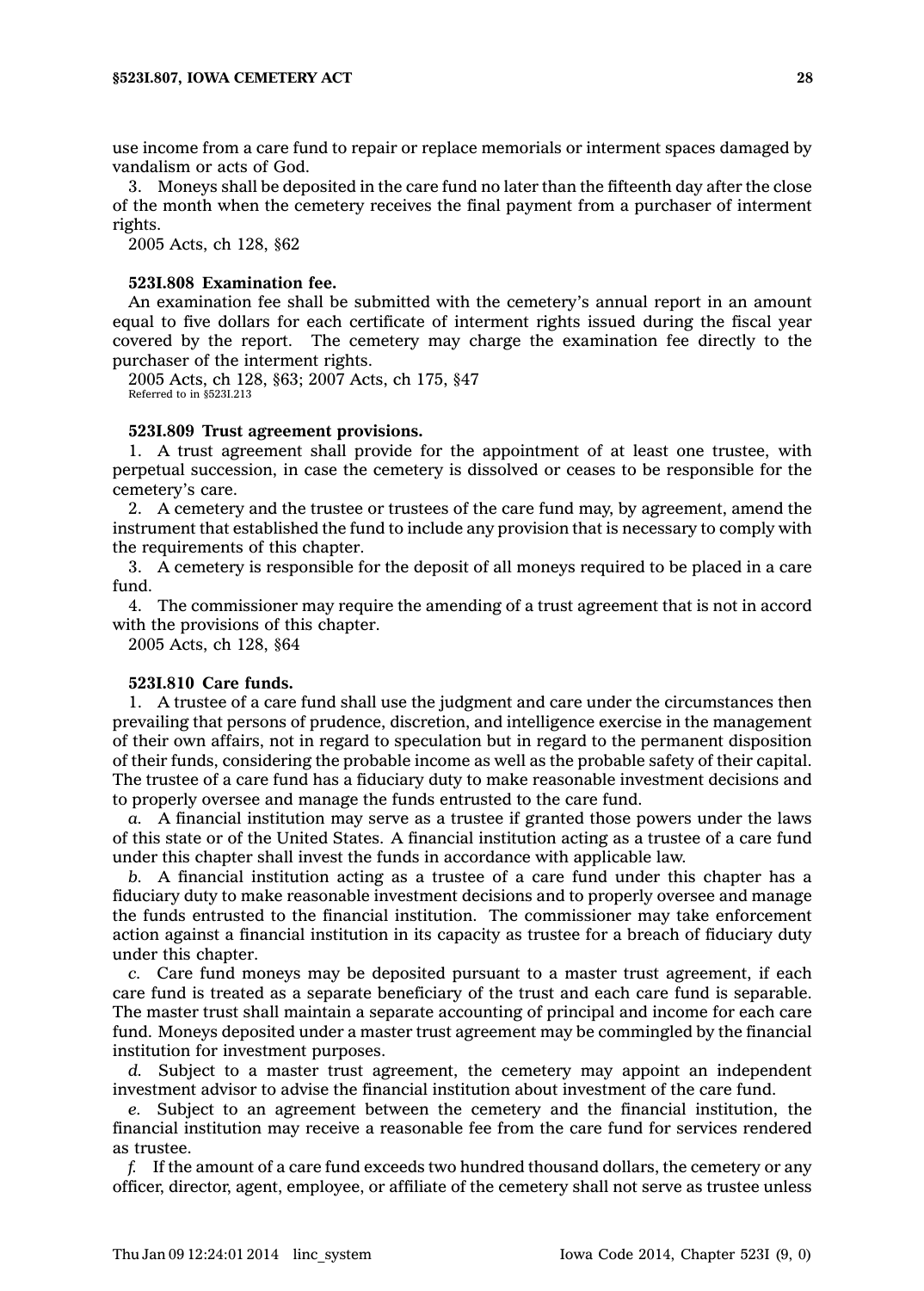the cemetery is <sup>a</sup> cemetery owned or operated by <sup>a</sup> governmental subdivision of this state. A financial institution holding care funds shall not do any of the following:

(1) Be owned, under the control of, or affiliated with the cemetery.

(2) Use any funds required to be held in trust under this chapter to purchase an interest in <sup>a</sup> contract or agreement to which the cemetery is <sup>a</sup> party.

(3) Otherwise invest care funds, directly or indirectly, in the cemetery's business operations.

2. All moneys required to be deposited in the care fund shall be deposited in the name of the trustee, as trustee, under the terms of <sup>a</sup> trust agreement and the trustee may invest, reinvest, exchange, retain, sell, and otherwise manage the care fund trust for the benefit and protection of the cemetery.

3. This section does not prohibit <sup>a</sup> cemetery from moving care funds from one financial institution to another.

4. A care fund may receive and hold as part of the care fund or as an incident to the care fund any property contributed to the care fund.

5. A contribution to <sup>a</sup> care fund is considered to be for charitable purposes if the care financed by the care fund is for the following purposes:

*a.* The discharge of <sup>a</sup> duty due from the cemetery to persons interred and to be interred in the cemetery.

*b.* The benefit and protection of the public by preserving and keeping the cemetery in <sup>a</sup> dignified condition so that the cemetery does not become <sup>a</sup> nuisance or <sup>a</sup> place of disorder, reproach, and desolation in the community in which the cemetery is located.

6. A contribution to <sup>a</sup> care fund is not invalid because of the following:

*a.* Indefiniteness or uncertainty as to the person designated as <sup>a</sup> beneficiary in the instrument establishing the care fund.

*b.* A violation of the law against perpetuities or the law against the suspension of the power of alienation of title to or use of property.

7. A care fund shall pay the fund's operation costs and any annual audit fees. The principal of <sup>a</sup> care fund is intended to remain available perpetually as <sup>a</sup> funding source for care of the cemetery. The principal of <sup>a</sup> care fund shall not be reduced voluntarily and shall remain inviolable, except as provided in this section. The trustee or trustees of <sup>a</sup> care fund shall maintain the principal of the care fund separate from all operating funds of the cemetery.

8. In establishing <sup>a</sup> care fund, the cemetery may adopt plans for the care of the cemetery and installed memorials and memorialization.

9. A cemetery may, by resolution adopted by <sup>a</sup> vote of at least two-thirds of the members of its board at any authorized meeting of the board, authorize the withdrawal and use of not more than twenty percent of the principal of the care fund to acquire additional land for cemetery purposes, to repair <sup>a</sup> mausoleum or other building or structure intended for cemetery purposes, to build, improve, or repair roads and walkways in the cemetery, or to purchase recordkeeping software used to maintain ownership records or interment records. The resolution shall establish <sup>a</sup> reasonable repayment schedule, not to exceed five years, and provide for interest in an amount comparable to the care fund's current rate of return on its investments. However, the care fund shall not be diminished below an amount equal to the greater of twenty-five thousand dollars or five thousand dollars per acre of land in the cemetery. The resolution, and either <sup>a</sup> bond or proof of insurance to guarantee replenishment of the care fund, shall be filed with the commissioner thirty days prior to the withdrawal of funds.

2005 Acts, ch 128, §65; 2007 Acts, ch 175, §48 Referred to in §523I.102

# **523I.811 Use of distributions from care fund.**

1. Care fund distributions may be used in any manner determined to be in the best interests of the cemetery if authorized by <sup>a</sup> resolution, bylaw, or other action or instrument establishing the care fund, including but not limited to the general care of memorials, memorialization, and any of the following:

*a.* Cutting and trimming lawns, shrubs, and trees at reasonable intervals.